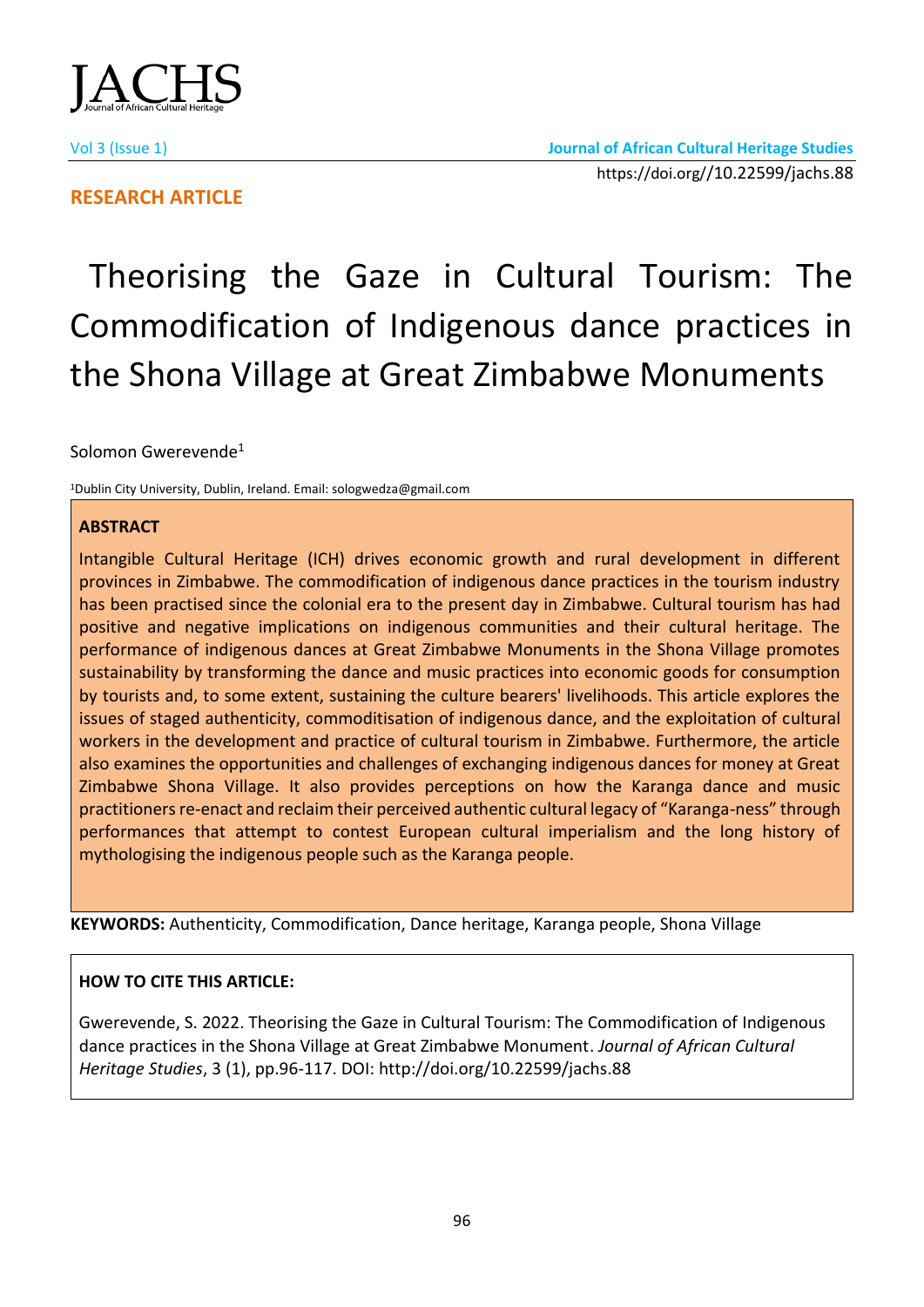#### **Introduction**

The Great Zimbabwe Monument was declared a National and World Heritage site in 1937 and 1986 respectively. According to Ndoro and Pwiti (1997), Great Zimbabwe was built by the ancestors of the Shona people, and it is famous for its extensive dry-stone walls and remains of earthen house structures dating back to the period between 1100 and 1450 AD. Ndoro (2001) suggests that the people who are believed to be the builders of Great Zimbabwe are Karanga, a sub-ethnic group of the indigenous population in Zimbabwe. It is a well-known worldwide cultural and heritage tourist centre that attracts and hosts both local and foreign visitors. The monuments have various sections of great interest to the tourists, such as the Museum, The Hill Complex, Valley Enclosure, Great Enclosure, and the Shona Village, as shown in figure 1.



Fig.1. Map of Great Zimbabwe and the location of the Shona Village

The Shona Village is the focus of the present discussion. It was constructed as a living museum to create a supplementary fascination for the tourists who visit the monuments. The Village is also known as the "theme park" or "living museum", a place where visitors are assumed to experience typical indigenous Karanga structures and cultural activities (Collet, 1992). The Karanga indigenous dances such as *mbakumba*, *mhande* and *mbira* constitute some of the cultural activities performed in the Village.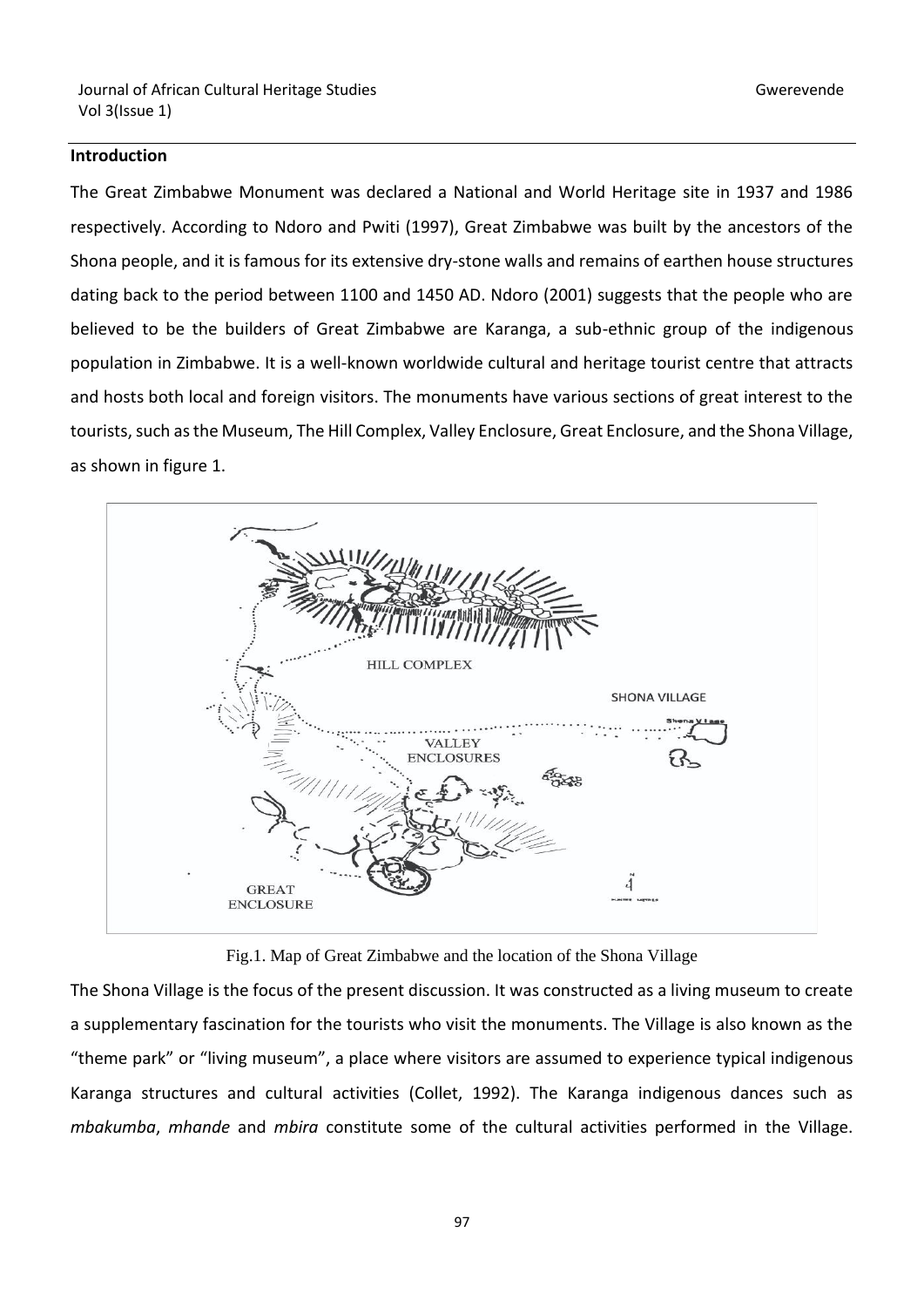Tourists who visit the monument are also guided to pass through the Shona Village to watch the dances staged in the settlement. The Karanga people perform indigenous dances for the tourists, who, in turn, dance with the local communities and record the performances in videos and pictures. The performers share their cultural memories, histories and values enacted through dance. The indigenous people welcome tourists into their clan and family life and offer them a taste of their cultural heritage and traditions. The tourists will also have a glimpse of what it means to be Mushona<sup>1</sup> in general and Mukaranga<sup>2</sup> in particular. Does the tourist experience of the Shona Village performances symbolise what MacCannell (1976) viewed as the search for "staged authenticity", where the tourists request access to the "backstage" of the Karanga worldview? Do the performances seek to present the authentic enacted Karanga indigenous knowledge and spirituality or satisfy tourists for commercial gains? With these questions in mind, one would argue that the reproduction of indigenous dances in the context of tourism is very multifaceted and complex.

New dance research trends since 1995 proffer insight into our understanding of the politics of culture and theories of reception and spectatorship (Reed 1998: 504). Chakravorty (2009) illustrates how postcolonial theories influence the analysis of the body concerning the discourses of power may be enriched by taking into consideration indigenous dance practices by adopting the notion of embodiment. The present discussion aims to demonstrate how an explication of indigenous Karanga dance and music practices, knowledge systems and spiritualities using the concept of tourist gaze can contribute to the understanding of the place of ICH in the broader context of tourism. The article illustrates that the Shona Village provides a platform for the recreation, revival and continuity of indigenous songs and dance traditions, histories and memories connected to the Shona ancestors and the Great Zimbabwe State during the pre-colonial era. The discussion contributes to the efforts being made in exemplifying indigenous agency in indigenous cultural heritage as the performers adopt the tourist gaze features to transact interactions and practices in the tourist encounter and underscore the reproduction and reenactment of Karanga knowledge systems through staged performances.

<sup>1</sup> *Mushona*- a native or one of the *Shona* speaking language groups that constitute the largest population in Zimbabwe.

<sup>2</sup> *Mukaranga*- a native or one of the *Shona*-speaking people belonging to the *Karanga* ethnic group.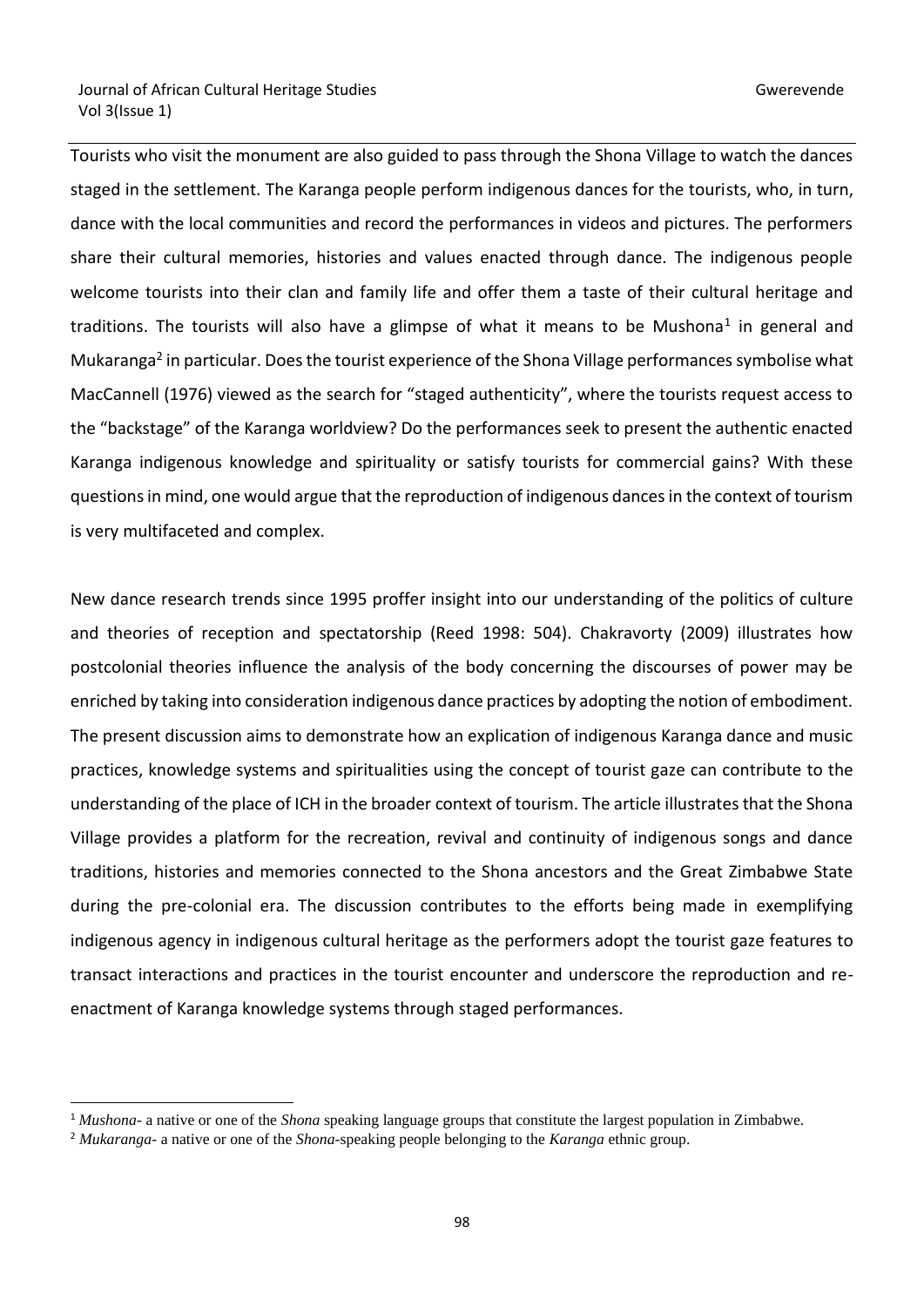It still seems that there is no single and universally applicable definition of cultural tourism. Silberberg (1995: 361) defines cultural tourism in broader terms as: "visits by persons from outside the host community motivated wholly or in part by interest in historical, artistic, scientific or heritage offerings of a community, region or institution". According to this delineation, cultural attractions at Great Zimbabwe could be the monuments, museum, Shona Village, artistic works, food, and local cloths. Cultural tourism is related to visiting art galleries, historical sites, artistic performances, festivals, and heritage centres (Hughes 1996). For this article, a cultural tourist is regarded as any individual, both locals and foreigners, who visit Great Zimbabwe for a cultural and historical experience.

#### **Research Methods**

Participant observation ["being-in-the field"] as echoed by Titon (2008: 25), interviewing, fieldnotes writing and filming were extensively used in the gathering of data for this study. The informants are the Karanga people, who perform indigenous dance and music traditions at Great Zimbabwe Monuments. Participant observation helped me observe the performers and their cultural performances in situ, at Great Zimbabwe Shona village, dancing and singing. I interviewed the performers and explored their views on the implications of performing marketing their cultural heritage for tourists. To access their opinions about the implications of the commodification of their dance practices, I asked structured interview questions that probed the participants' stance on cultural tourism issues and the commodification of their cultural heritage. The research informants involved the performers of Karanga dances at Great Zimbabwe, from Charumbira, Nemamwa and Mugabe villages. These villages are in the vicinity of the monuments and are dominated by the Karanga people. To ease the participants into the process of providing answers to my research questions, no interview, observation, and filming was conducted without prior informed consent from the informants.

#### **Theoretical framework and literature review**

Urry (1990) suggests that the tourist gaze is motivated by the French philosopher Michel Foucault's notion of the medic gaze. Foucault (1976), as cited in Urry (1990: 1), suggests that the clinic was probably the first attempt to order a science on the exercise and decisions of the gaze. The tourist gaze is fundamentally about how tourism as an industry and a leisure activity is characterised by the decisions and experiences of the gaze. According to Urry (1990), this means that tourism is mainly a visual practice.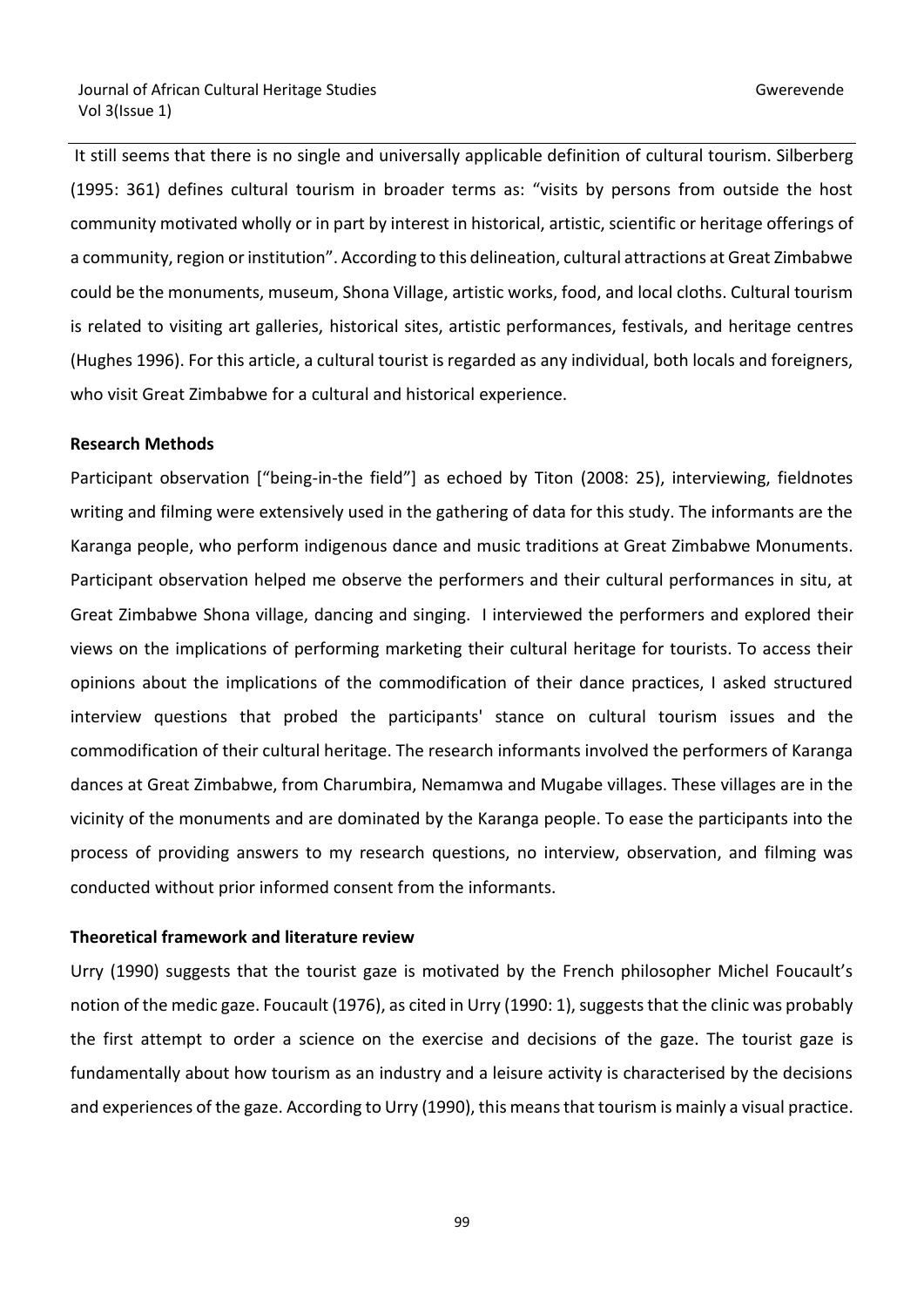In the Shona Village, tourism is a way of seeing staged performances of local dance traditions, and the spectators consume the experiences visually. From the gaze perspective, the sense in tourism is visual, reflecting the role of the eye in the history of Western communities and the relationship between the gazers and gazes. Concerning the gaze theory, Foucault had this to say:

The clinic was probably the first attempt to order a science on the exercise and decisions of the gaze--- the medical gaze was also organised in a new way. First, it was no longer the gaze of an observer, but that of a doctor supported and justified by an institution…. Moreover, it was a gaze that was not bound by the narrow grid of structure…but could and should grasp colours, variations, tiny anomalies… (Foucault 1976: 89).

This discussion would seem to have nothing to do with Foucault's theorising of the gaze in the medical fraternity. However, his concepts of objectification and gaze as well as control and surveillance have been adopted and extended to examining social interactions in cultural tourism by theorists (MacCannell 1973; Urry 1990, Urry and Larsen 2011). Tourism mainly involves objectifying people and their cultural heritage; it also privileges the visual aspect or gazing. Urry and Larson (2011) suggest that gazing refers to the "discursive determinations" of socially constructed seeing or "scopic" regimes. According to Urry (1992), gazing is about how we can see, be allowed, or made to see and how we see this seeing or the unseen herein. Urry and Larsen (2011) view gazing as a performance that classifies, shapes and orders rather than reflects the world. Jenks (1995: 10) suggests that "the world is not pre-formed, waiting to be seen by the extrospection of the naked eye. As our dominant cultural outlook would suggest, there is nothing out-there intrinsically formed interesting, useful, or beautiful".

Vision is a skilled cultural practice and gazing at sights is conditioned by personal experiences and memories, framed by styles and rules, and circulating images and texts of this and other places (Urry and Larsen, 2011). Such frames are important methods, materials, resources, and cultural perspectives that possibly empower tourists who come to Great Zimbabwe to watch indigenous dance practices and other artistic products of the Karanga that appear to them as eye-catching, beautiful, and fascinating. The tourist gaze is not a matter of individual psychology but of socially patterned and learnt 'ways of seeing' (Berger, 1972). Urry and Larsen (2011) argue that the power of the visual gaze within modern tourism is tied into, and enabled by, various technologies, including camcorders, films, cameras, and digital images.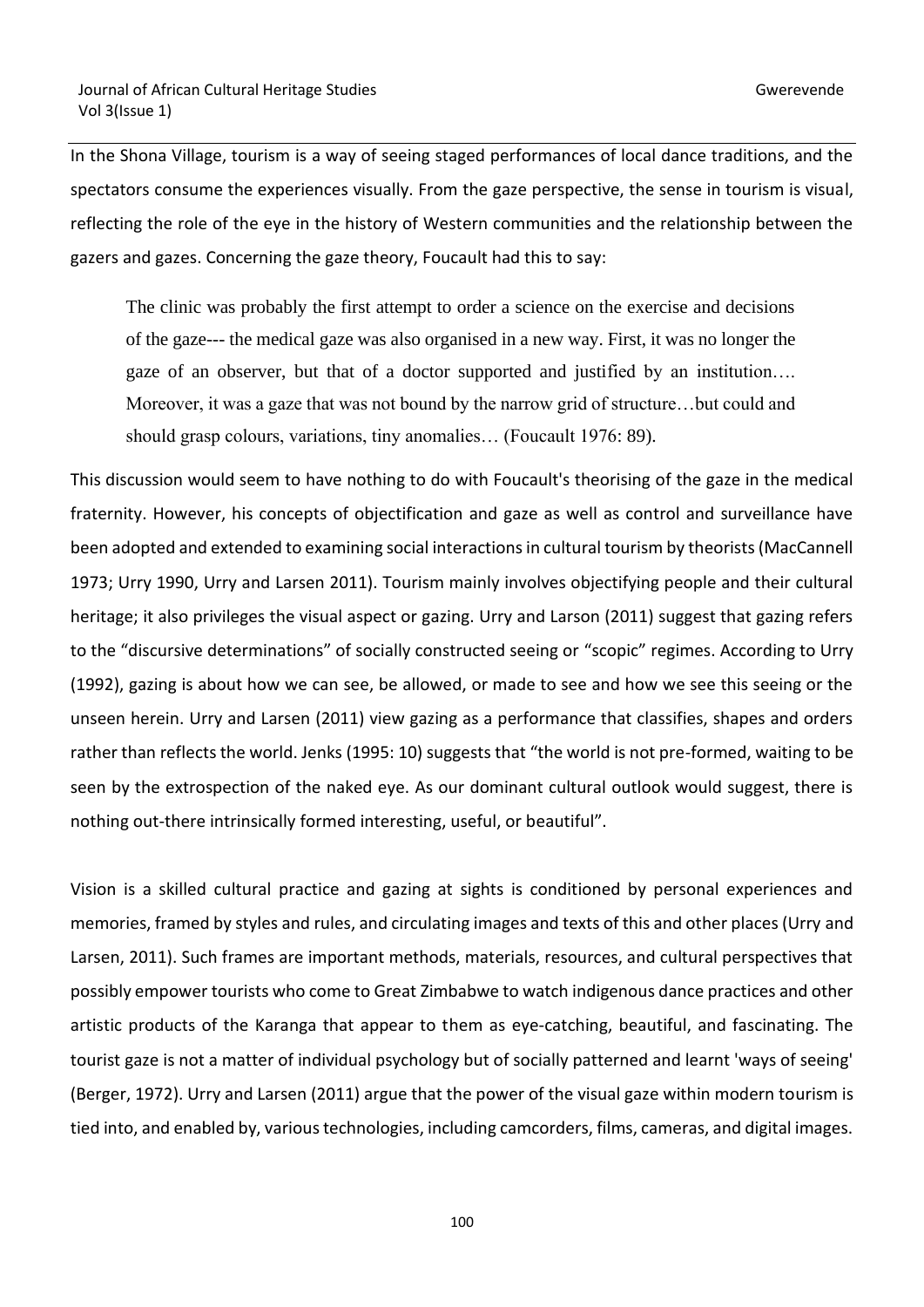Urry (1990: 2) highlights that the tourism gaze is diverse and contextual and has changed historically. For instance, Urry pinpoints various styles of oppositional tourist gazes: "authentic/inauthentic, historical/modern, and romantic/collective" (1990: 135). Other research on tourism and dance has illustrated that the human body is mostly produced as a primitive "other" or an exotic (at times sensual) body to gaze upon (Chakravorty, 2004; Kole, 2010). Kole describes the connection between dance and tourism in Hawaii, illustrating and promoting the opportunity to look upon the sensual, exotic, and primitive "other" in hula performances. Chakravorty and Kole's studies demonstrate that the gaze is multidimensional, colonial, and complicated, with different lenses and probably various interpretations derived from different gazes; besides, the gaze itself is flexible.

The tourists who come to Great Zimbabwe do not experience "reality" directly but thrive on 'pseudoperformances' of the indigenous dances. Isolated from the communal and original contexts of these dances, the tourists are provided with an opportunity to watch decontextualised dance and music performances. They find joy in decontextualised aesthetics, naively consuming pseudo-performances and disregarding the real contexts, relationships and spiritualities, which can only be experienced when the dances are performed in the natural and cultural milieu such as *kurova guva* (funerary) and *mutoro/mukweerera* (rainmaking) ceremonies. Mhande dance and music are crucial components of these ceremonies. Kurova guva and mutoro are not part of the performances for tourists in the Shona Village at Great Zimbabwe. As a result, the performers are prompted to produce extravagant performances for susceptible consumers who are removed from the natural and original cultural products.

Conversely, continuous surveillance is distinctive from Foucault's panopticonism and prison gaze because the performers can confirm the constant scrutiny of the cultural tourist. Urry (1990: 1) insists that, like the doctor-patient relationship, "the tourist gaze [is] as socially organised and systematised as is the gaze of the medic". Therefore, while the encounter is not disciplinary by its very nature, the Karanga cultural performers may feel restricted in performing the authentic indigenous dances to meet tourists' expectations. MacCannell (1999: 107) is much more concerned with the inauthenticity and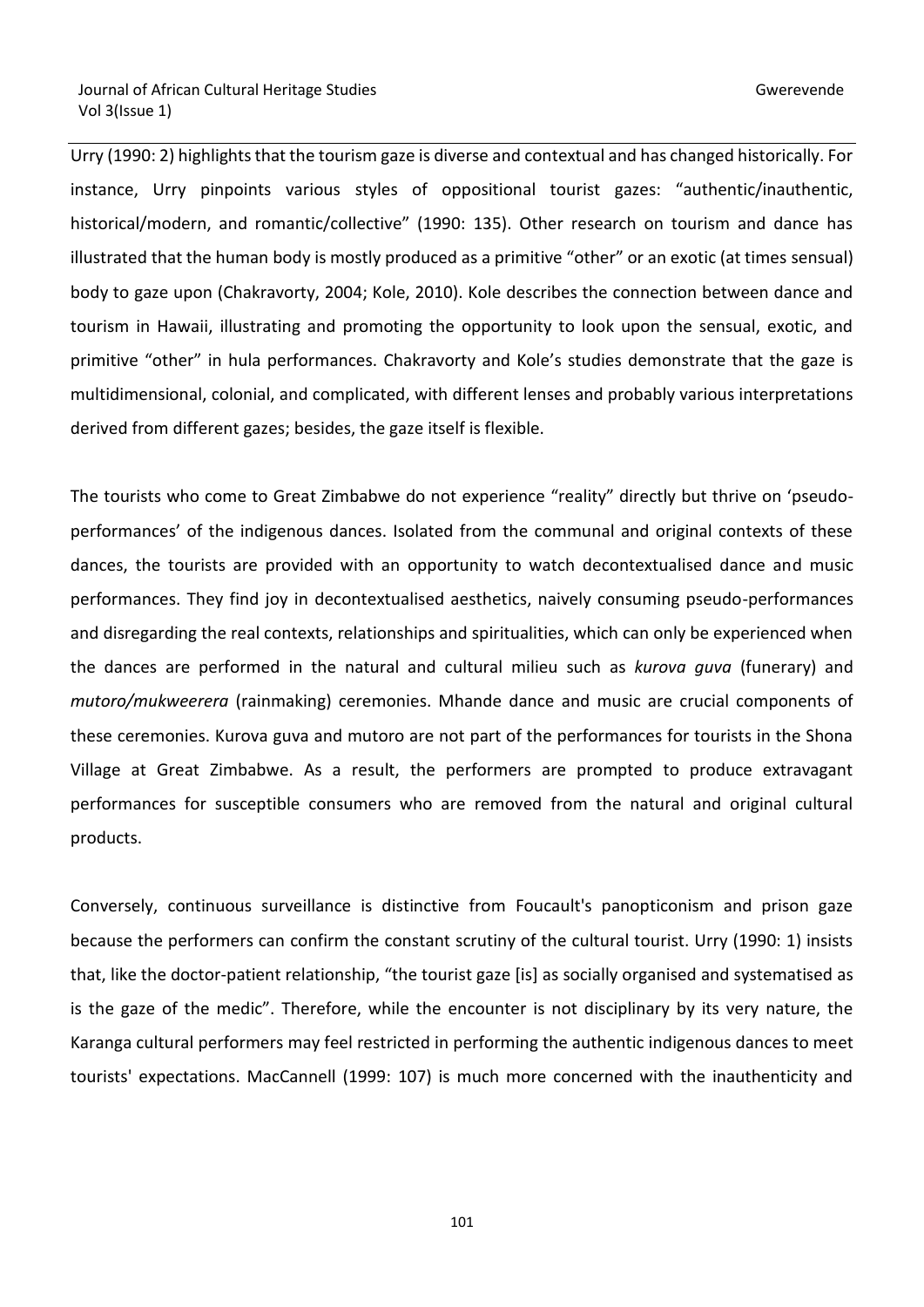superficiality of modern life. For MacCannell, to enact a desire for authenticity is a recent version of the universal human concern with the sacred.

MacCannell (1973) notes that such "authentic lives" can only be found backstage and are not immediately evident to outsiders. As a result, the gaze of tourists in the Shona Village involves an apparent quest into the Karanga people's worldview, which would be generally denied because of the staging of the indigenous cultural practices for commercial purposes. Therefore, the local communities, as observed and cultural entrepreneurs, are prompted to create backstage in an engineered and artificialised style. Therefore, the Shona village as a tourist space was designed around a concept MacCannell (1973) referred to as "staged authenticity". For a more nuanced conceptualisation and understanding of the indigenous performances as "staged authenticity", the nature of the Shona Village and its artistic activities need to be underscored.

#### **An understanding of the Shona village**

The Shona Village is a cultural section within the Great Zimbabwe monuments. The monuments are situated approximately 25 km southeast of Masvingo urban area, a modern town in South Central Zimbabwe. Great Zimbabwe is possibly the biggest prehistoric human-originated structure in South Central Africa, depicting significant cultural achievements in the region's history. It has, therefore, become an important national cultural heritage symbol in postcolonial Zimbabwe (Pwiti, 1996). Inside this well-known and celebrated ancient Zimbabwean settlement, a typical sample of old indigenous "Shona Village" was built to strategically depict the ethnographic life of the Shona people, provide entertainment, and educate local and foreign tourists who thronged this National and World Heritage Centre.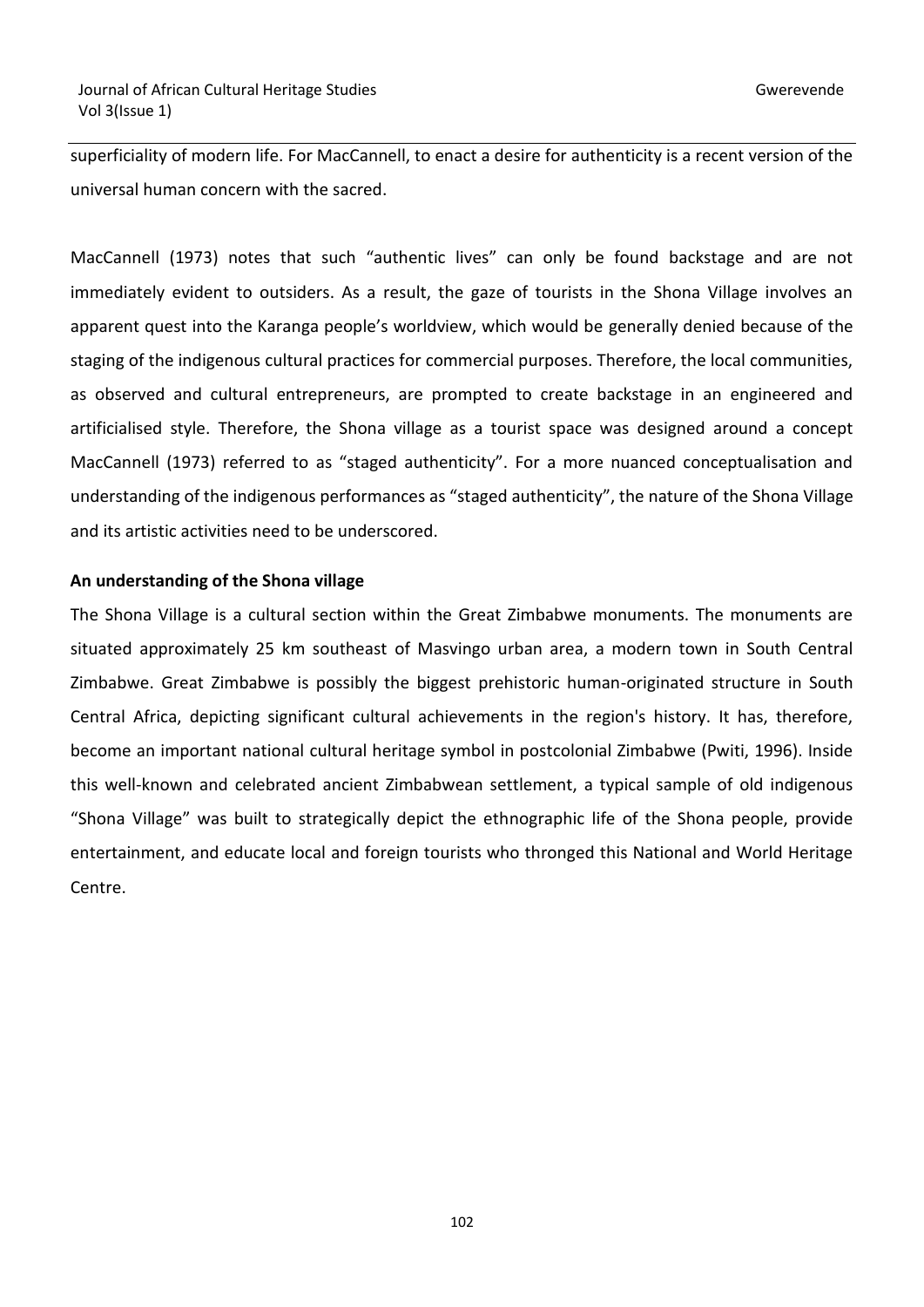

Figure 2: Shona Village settlement (Source: author (2019)

Lilian Hodges established the first cultural village at Great Zimbabwe monuments in 1964, and it was known as the Karanga Village. It was near the museum site, and the main attraction in this village was the traditional healer. The Karanga Village was destroyed at the height of the Second Chimurenga War of liberation in the 1970s. The idea of the cultural village was revived at a new location in 1986, between the Eastern Enclosures and the Valley Enclosures, which is now the Shona Village. In 2007, the National Museums and Monuments of Zimbabwe received funds from the United States of America Ambassador's Culture Fund through the Culture Fund of Zimbabwe Trust (CFZT) to construct the relocated cultural village (Mutingwende, 2018). However, the Village could not be completed due to economic instability characterised by hyperinflation. Mutingwende further suggests that in 2013 the CFZT received funds from the Swedish government to complete the project. In 2015, through CFZT, the European Union availed a grant for a fully operational Shona Village. According to Ndoro and Pwiti (1997: 4), the Shona Village was built as a living museum to show visitors how the Shona people, whose ancestors constructed Great Zimbabwe, lived during the nineteenth century. The Village is where the Karanga cultural groups perform indigenous dances such as mhande, mbakumba and mbira. It was invented to be much more than an open-air museum showcase: to foster the impression that the people who work in the village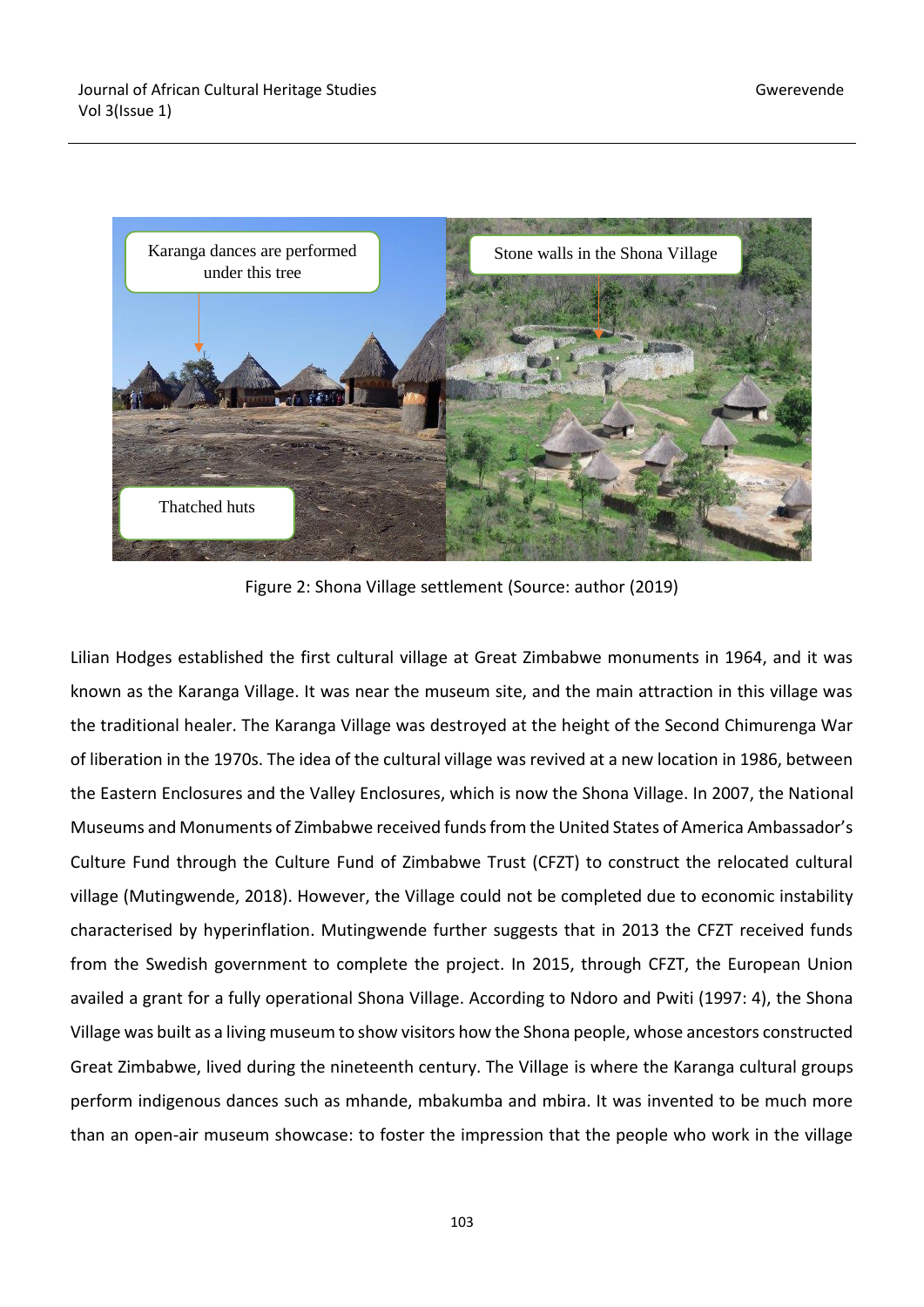stay and live there and the inhabitants re-enact the nineteenth-century way of life of the Shona in general and the Karanga in particular. The cultural activities include dance and music performances, sculpture, crafts, traditional medicines, and healing.

The cultural performances in the Shona Village present the indigenous dances and other artistic productions to sustain the livelihoods of the cultural practitioners through the commodification of the dances, which was not usually the case. There are no historical sources to support the commercialisation of these dance practices during the nineteenth century. Recorded information and observations made during the nineteenth century indicate that there was no usage of indigenous dance traditions for commercial purposes nor entertainment on a decontextualised stage like what is happening now at Great Zimbabwe. These indigenous dances were and are still performed in the indigenous communities of the Karanga people for ritual purposes. This means that the socio-cultural goals of Karanga dances are for ritual activities and, sometimes, entertainment in socio-cultural events such as indigenous marriage ceremonies, bumper harvest celebrations and traditional beer-drinking gatherings. The representation of this cultural heritage in the Shona Village is, to some extent, commercial and is far too perfectionistic. The Village portrays the commercialisation of indigenous dances as a typical model way of life of the nineteenth century Shona communities. As summarised in the concept of the appellation, "Shona Village" was the advancement of the national cultural identity for the unity of various and diverse ethnic groups.

The dances in the Shona Village are meant to reflect the cultural identity and way of life of the Karanga people. The performances provide the tourists with a taste of the Karanga indigenous dances and not the contextualised cultural experiences. The performances are not based on any of the religious and socio-cultural contexts of the dances. Instead, they represent new productions for artistic impression. The postcolonial performance of the indigenous dances in the Shona Village is meant to serve the interests of tourists and not for the sake of 'Chikaranga'. Chikaranga is the experienced reality of spirit beings' existence as enshrined in Karanga indigenous knowledge system and it is articulated through mhande performance (2011:105) and other cultural practices such as mbakumba and mbira. Chikaranga is an umbrella term used to describe the totality of the Karanga people's way of life. For example, their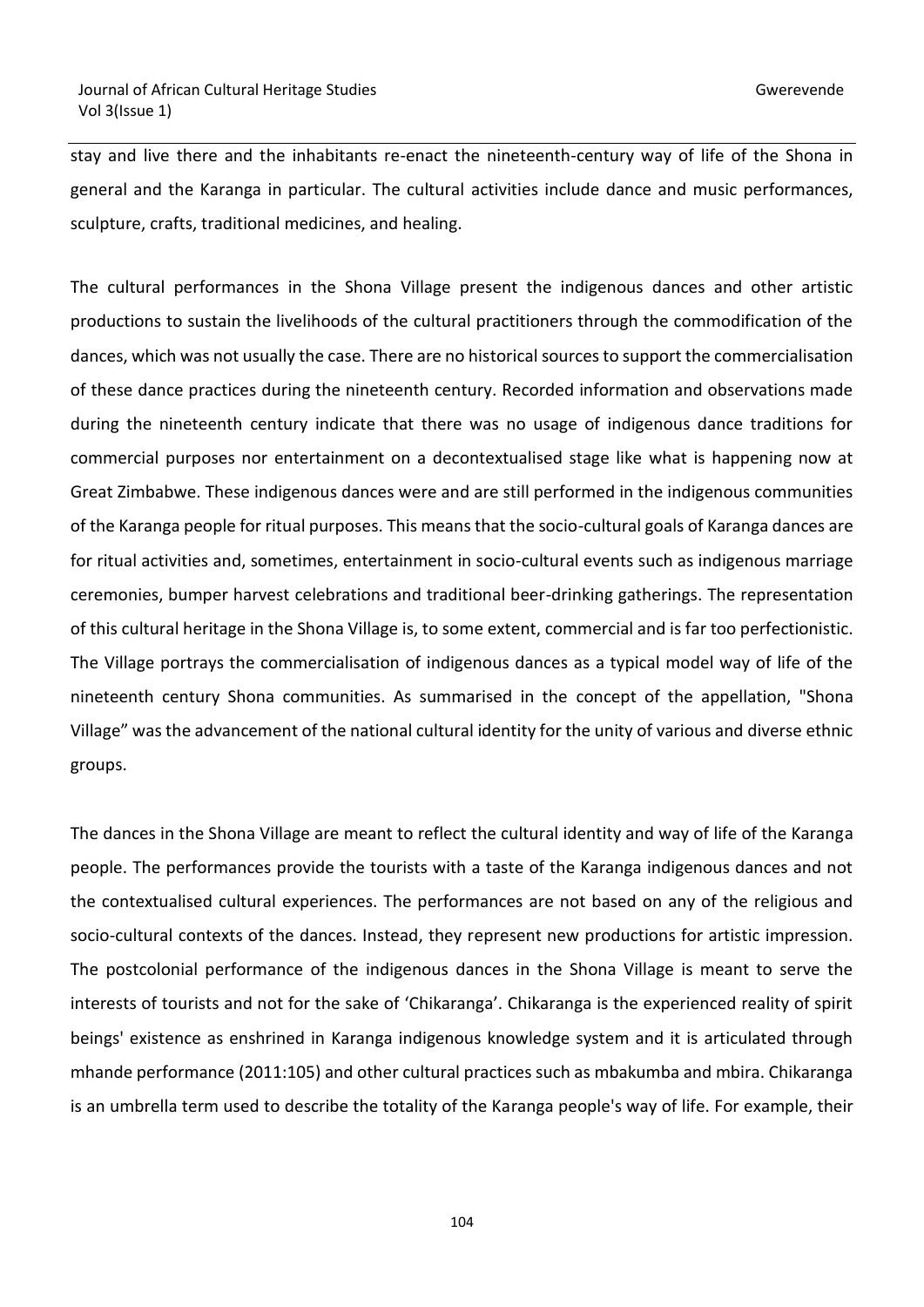rituals, symbols, values, and myths constitute embodied and enacted systems for making sense of their whole lives.

### **A survey of the indigenous dances performed in the Shona Village**

The Karanga people have several indigenous dances performed for various purposes and in different cultural contexts, both sacred and secular. Three main Karanga dances are performed in the Shona Village for cultural tourism. These dances are mhande, mbakumba and mbira. According to Rutsate (2010:103), mhande is a term that refers to the religious dance and music genre of the Karanga people. When presented in the sacred context of the ritual context, such as the mutoro rain-making ceremony, mhande reflects the mixture of culture and behaviour through the adepts' symbolic acts, which communicate Karanga reality about the existence and services of invisible or spiritual beings among human beings (Rutsate, 2010). It is characterised by drumming, dancing, singing, ululation, and other artistic expressions. Rutsate further suggests that more than being symbolic, mhande is powerful enough to draw the spiritual being to intervene and provide solutions to the Karanga people's challenges. The dance is also performed to avert drought and give solace to actors correspondingly. This is in line with Tracy (1967:49), who suggests that among the Shona people, "music is not looked upon as a thing but rather as a means of force. If it has enough force of the right kind, then it should produce the right effect". As a result of changes in the way of life of the Karanga people due to modernity, mhande is now also performed outside its religious context, for example, in recreational competitions such as the Jikinya Dance Festival, Chibuku Neshamwari Dance Festival as well as state functions and at Great Zimbabwe for tourists.

The term mbira is popularly known for the music, instrument, and choreographic movements that constitute mbira performance. Mbira dance is one of the most religious performances of the Shona people. In most cases, it is performed by community elders at crucial bira (pl. mapira<sup>3</sup>) ceremonies. Bira is an all-night ceremony performed for the Shona ancestors. Like mhande dance, the performance of mbira involves singing, bodily movements, expressive gestures, ululation and playing of musical instruments such as ngoma (drums) and mbira. The dance is used as a medium to call upon the ancestral

<sup>3</sup> *Mapira* is the plural form of *bira*, an all-night ceremony performed for the *Shona* ancestors.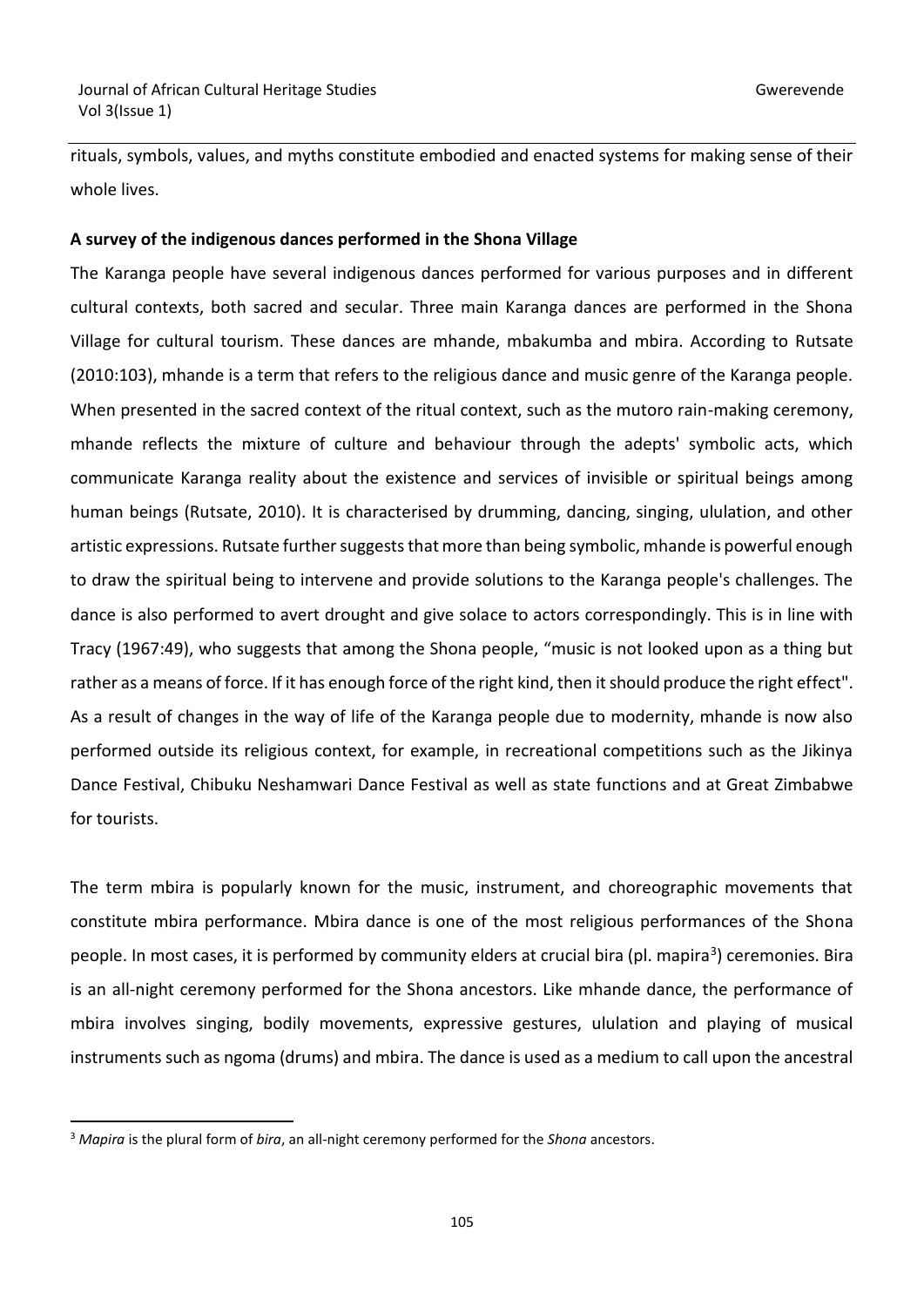spirits (vadzimu) into the clan for security and protection against all forms of evil acts such as witchcraft. In the Shona Karanga culture, mbira dance is considered distinctive because of its intricate foot movements and high-energy and graceful jump bursts. However, in academia, the dance aspect of mbira performance has not been seriously dealt with even by scholars who wrote extensively about mbira music, such as Matiure (2012) and Dutiro and Keith (2007). Mbira is the music and the movements and gestures in response to music and the cultural values attached to the tradition. Mbira dance and music are a mystical enactment of the indigenous epistemologies and spiritualities which have been performed since time immemorial by the tribes of the Shona people. Mbira performance permeates all sectors of Shona life, such as religion, politics, and agriculture, meaning that mbira dance is performed in both secular and sacred contexts. In the sacred context, the most crucial function of mbira dance and music is to communicate and invite the ancestral spirits who are believed to be living in the spiritual world (vari kumhepo). At the bira ceremony, vadzimu (ancestral spirits), or the most potent guardian spirits of the Shona, give guidance on community and family issues.

As mentioned earlier, mbakumba is another dance performed for tourists in the Shona Village. It is a dance performed in chirimo<sup>4</sup> (after the rain season) in celebration of a bumper harvest and to invoke ancestral blessings for the coming season. The primary purpose of mbakumba is thanksgiving to the ancestors for a good season and bumper harvest. It celebrates hard work and working together in (nhimbe<sup>7</sup>) fields during the planting and tending season. Outside the harvest celebration ceremony, mbakumba is also performed to provide entertainment in secular events such as traditional marriage ceremonies, traditional beer-drinking parties, and state functions.

Mbakumba performance is famous for the jeketera, the central dance motif of the tradition maintained throughout its performance. Like mbira and mhande cultural performances, mbakumba is characterised by drumming, singing, ululation, and dancing. The performance of mbakumba involves using indigenous agricultural objects such as hoes, tswanda (basket) and zvikari (clay pots), which are used during the growing season. The movements and gestures of mbakumba are accompanied by drumming from a master drummer. Most mbakumba songs educate the Karanga and other ethnic groups of the Shona

<sup>4</sup>*Chirimo* is characterised by low temperatures and little or no rainfall.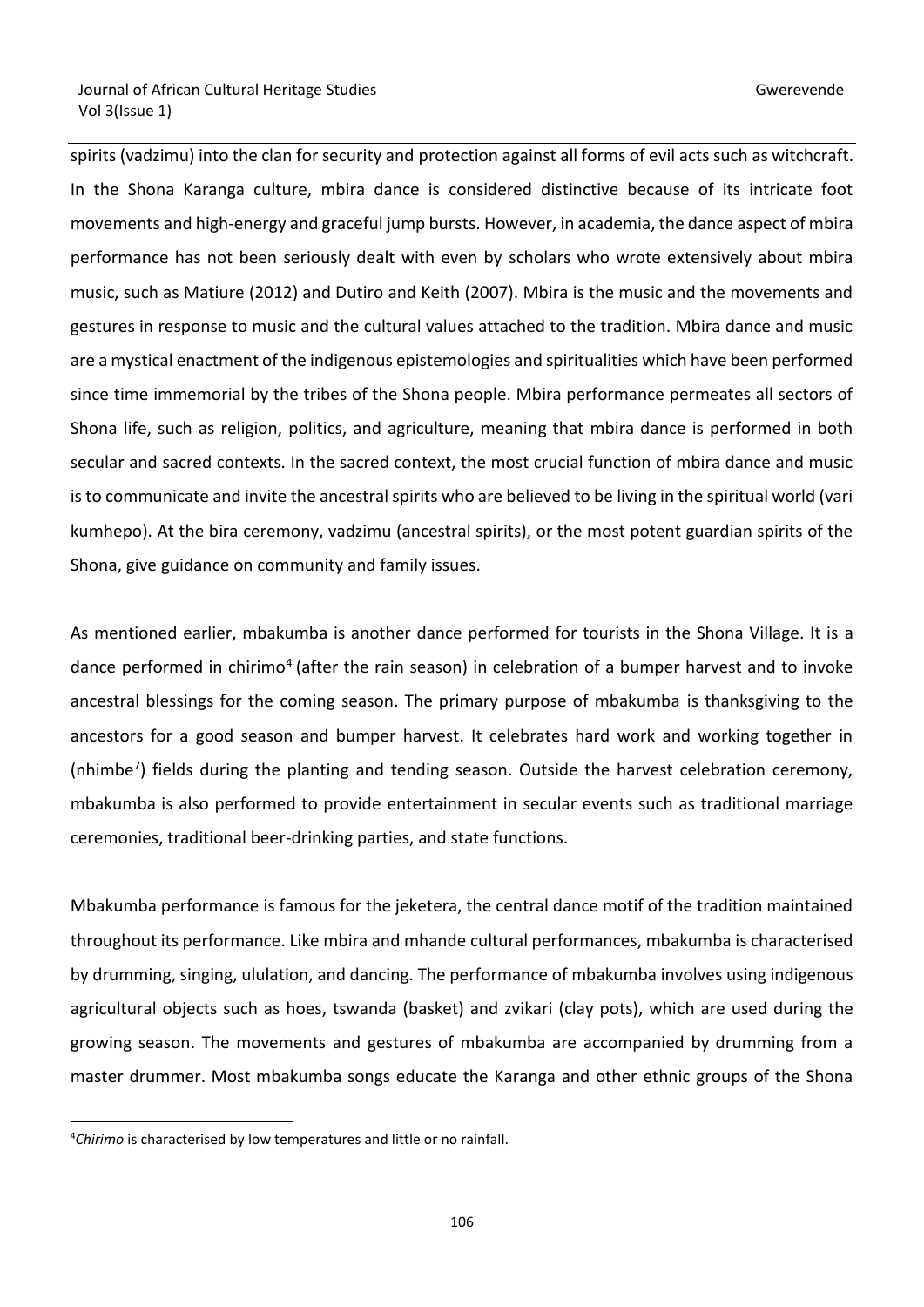people on suitable farming methods, especially the production of crops for family consumption. Mbakumba dance songs reflect the indigenous agricultural life of the Karanga people. Its props and objects exhibit the crop husbandry themes such as reflected in the song, "kusarima woye-woye" (failing to plough) "torai mapadza muchirima" (take the hoes to plough). The song is intended to encourage every member of society to work hard to produce enough food to feed their families, hence instilling a sense of responsibility among community members. Although the mbakumba is not as religious as mhande, it also has some religious connotations because the thanksgiving ceremony is dedicated to the vadzimu (ancestral spirits), who are believed to be the providers of good rains for farming.

# **Karanga heritage tourism: Interviewee reflections and perceptions**

In this section, the article dealt with the research question: how do the local dance and music performers at Great Zimbabwe perceive the marketing of their cultural heritage? The applicability of the concept of "authenticity" to the performance of indigenous dances in the Shona Village is subjective and problematic since culture is dynamic and changes with time due to external forces such as globalisation, urbanisation, and modernity. Drawing on a series of ethnographic trips to the Shona Village, the article shows how authenticity influences indigenous cultural tourism enterprise. One of the participants commented that the Karanga indigenous cultural heritage is modified when it is taken out of its social contexts and performed for money inside and outside the Shona Village. The participant had this to say:

I think the only way to see and experience the authentic cultural features of our heritage is to come when we are performing these dances in events such as kurova guva and mutoro. Here in the Shona Village, we perform the dance for money, and we mix a lot of things, and the mixing will destroy some of the features of the dances. So, I think what we do here is to please the visitors.<sup>5</sup>

The statement above indicates that authentic indigenous dance traditions are performed in the original social and cultural contexts, not for tourists or money in the Shona Village. The participant's view suggests the context and purpose of Karanga dances determine whether a performance is authentic or inauthentic. The importance of cultural contexts in determining authenticity of dance and music practices is supported by Bank (2013) who insinuates that authenticity is context dependent. The participants confirmed that indigenous dances performed in the Shona Village are out of the original

<sup>5</sup> Interviews compiled from participant A 10/06/2019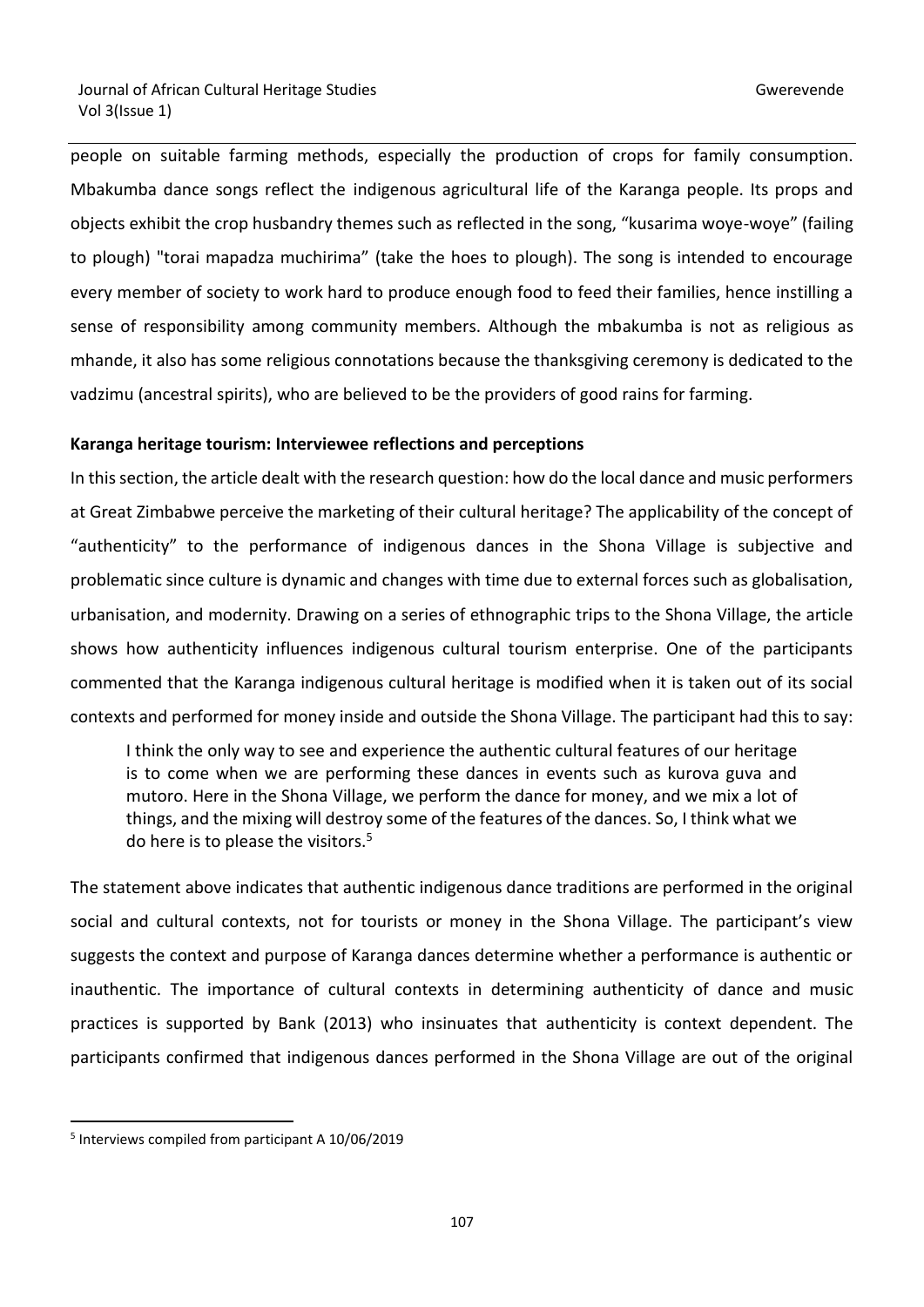context and do not serve the socio-cultural purpose. The purpose and context of dance contribute to what the practitioners regard as authentic dances. For example, the same dance performed in the Shona Village for tourists and ceremonial purposes in the communities differs in terms of purpose, contexts, and characteristic features such as attire. Consequently, the Karanga people regard the dances formed for ritual purposes as authentic and those for tourists as inauthentic.

Perkins and Thorns (2001) replace the tourist gaze with a new paradigm of performing, which suggests that the doings of tourism are physical or corporeal and not merely visual. The applicability of the tourist gaze tends to have some loopholes by reducing Karanga dances to visual experiences only. What about other senses? Bodily experiences can only be experienced when the dances are performed in kurova guva and mutoro ceremonies. The tourist gazing of local dances at Great Zimbabwe includes negotiations about what and how to see and the duration of seeing and not the context-based emotional and spiritual experiences. For example, one day, I visited Shona Village as a tourist and researcher. The Karanga dancers wore uniforms when performing in dance competitions and other events outside the original context. I had spent the whole day with them in the Village, watching their performance and talking to them about their cultural heritage. Later that day, I recorded the notes in my diary as follows:

These dances and all the activities done here in the Village attempt to showcase the lifestyle of the Karanga people from the past to the present day, but they are not enough to represent everything. Although there are differences between the past and the current cultural performance and changes, I think we are trying our best to showcase our way of life through dance, sculpture, crafts, and medicine though it's not enough.<sup>6</sup>

The participant indicated that it is essential that the tourists understood and got a taste of how their ancestors had lived, from the dances they performed, to how they used to heal the sick, how they used to practice agriculture and their way of life in general. The participants believed that the performance of the indigenous dance traditions in the Shona Village offered an incomplete experience of the cultural heritage to the visitors. However, when giving the descriptions and meanings of the performances as far as they are concerned, they provide the visitors with an inauthentic interpretation of the performances.

<sup>6</sup> Interviews compiled from participant B on 11/06/2019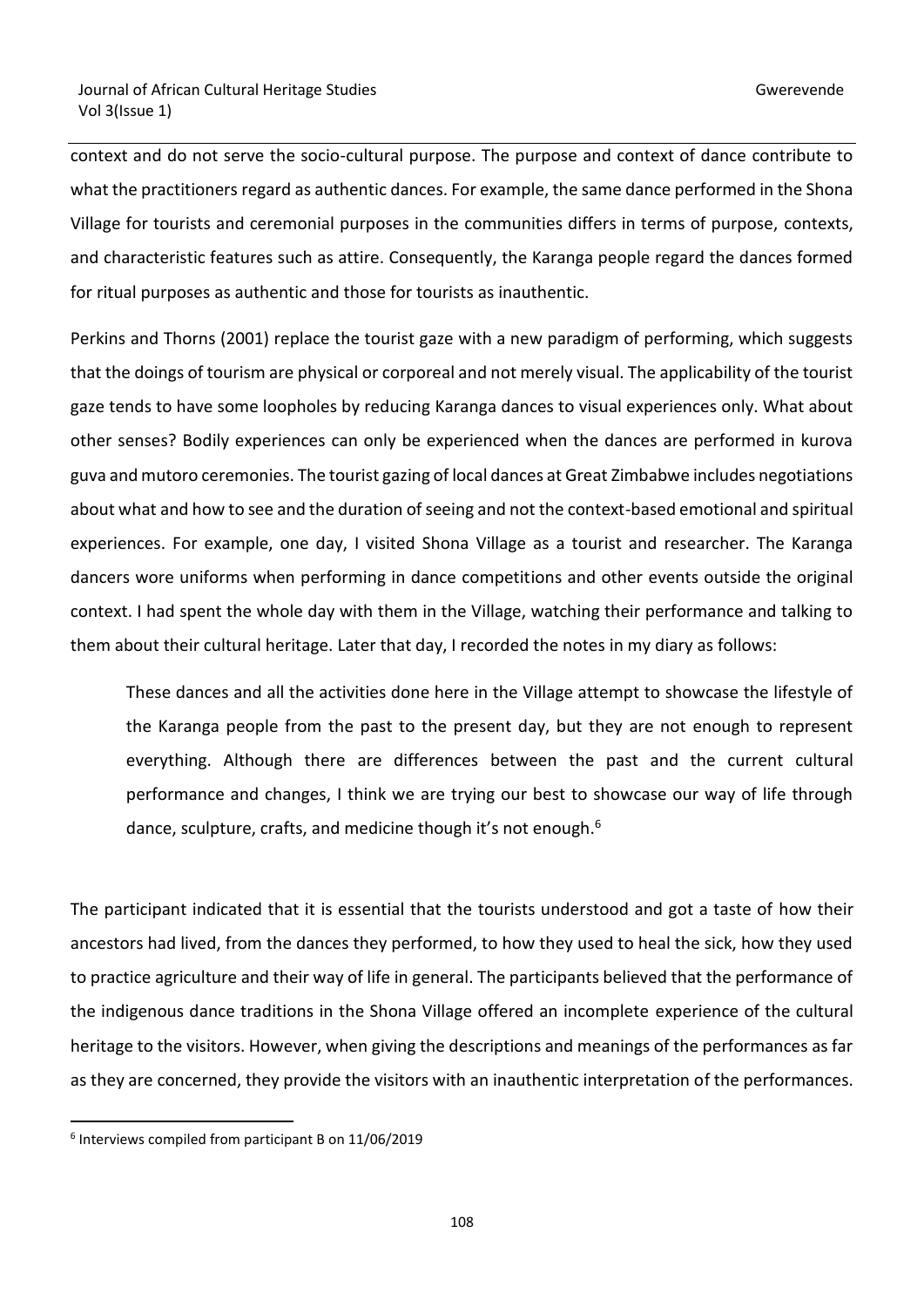In this case, we are made aware of the relational aspect of authenticity in that the participants view the relationship between their translation of the cultural heritage. One of the dance and music practitioners had this to say on the commodification of dance and indigenous cultural tourism:

Since these dances are being performed outside their social contexts, such as kurova guva and mukweerera, I do not think you can get more original elements than this. For example, the performance of mhande for the rain-making ceremony (mukweerera) and bringing back home the spirit of the deceased (kurova guva), mbakumba for a cerebrating bumper harvest, and mbira for bira ceremonies are some of the events in which you can experience more authentic performances of our dance heritage. These dances will be more authentic if someone is directly involved in the cultural context rather than watching and participating in the Shona Village.<sup>7</sup>

With this statement from one of the performers of the local dances at Great Zimbabwe, one would conclude that the authenticity of these dance traditions had a strong connection with the context, purpose of the dances, and the Karanga people's ancestors. The performances in the Shona village provide the tourist with a sense of Karanga heritage, values, and histories but not a holistic experience.

Most of the musicians and dancers in the groups which perform in the Shona Village have been cautiously and strategically selected by the cultural officers from the National Museums and Monuments of Zimbabwe (NMMZ) for their skills in the dances in question. These performers are not workers of the NMMZ but are supposed to come to the Village to perform for money, given as tokens of appreciation to sustain their livelihoods and earn a living through their indigenous dance and music heritage. A participant said that:

We do not work for NMMZ, but we rely on well-wishers who give us money as tokens of appreciation, and we are not allowed to charge the tourist for our services. The NMMZ said it would be double since the tourists pay the NMMZ at the entrance gate. The government refused to collect entrance fees at the Shona Village gate like the NMMZ do when tourists enter the Great Zimbabwe main gate. Another important thing is that we do not stay here. $8$ 

<sup>&</sup>lt;sup>7</sup> Interviews compiled from participant C 10/06/2019

<sup>8</sup> Interviews compiled from participant D 10/06/2019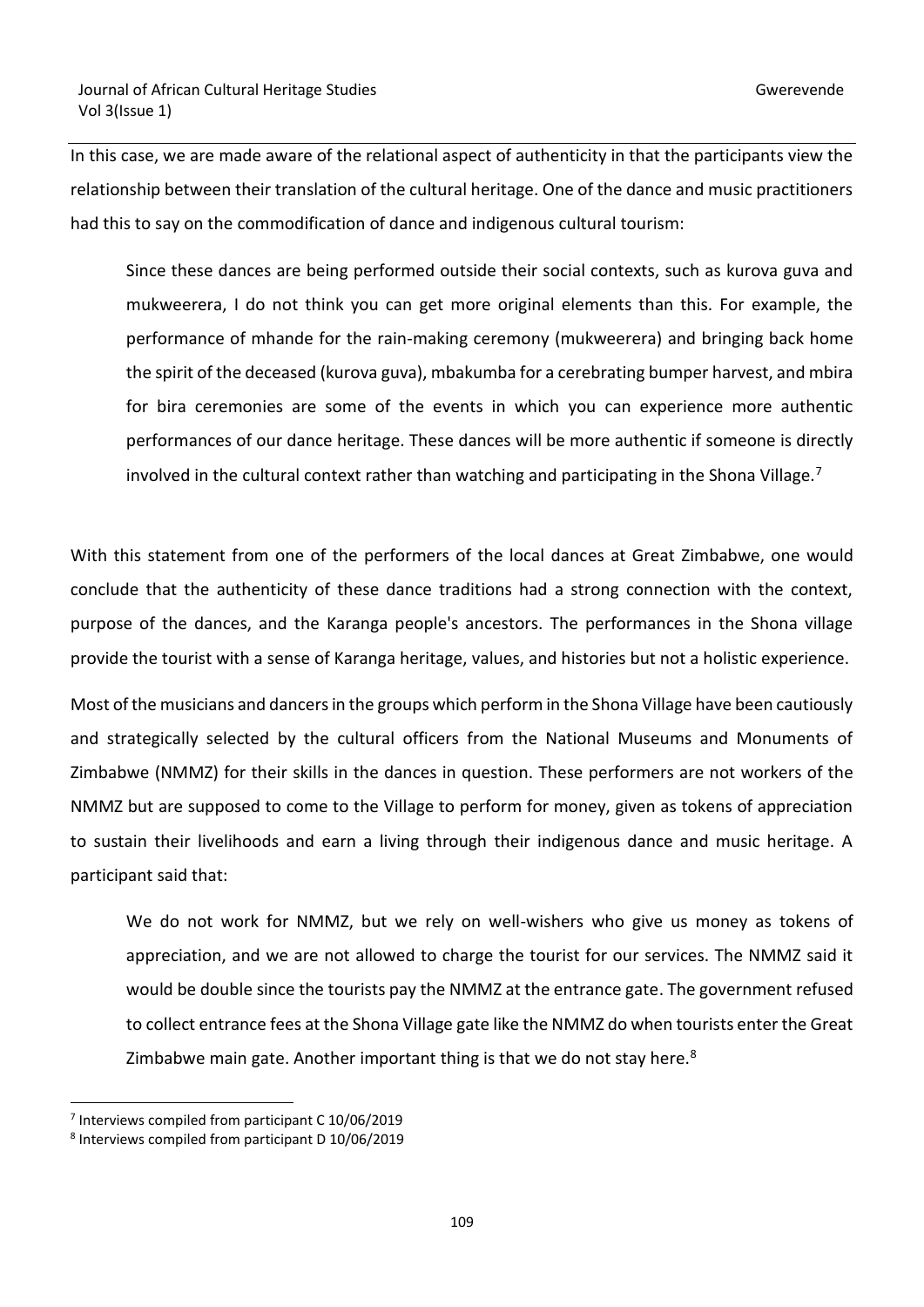The performers and other artists do not stay and live in the Shona Village; they come to the Village on a rotational timetable basis of two weeks per month for each group; that is, the mbira, mbakumba mhande dance groups. Sometimes they come to perform in the Village whenever they are free from other domestic responsibilities and duties at home, mainly on public holidays and weekends when more tourists visit the National and World Heritage centre.

#### **Karanga-ness, change and adaptation of dance heritage**

The dances of the Karanga and their various expressions, such as singing, bodily movements, ululating and handclapping, are regarded as living heritage with several conceptual pillars such as identity, tradition and memory, values, and beliefs. According to the UNESCO Convention of 2003 for the Safeguarding of the Intangible Cultural Heritage, ICH is "the practices, representations, expressions, as well as the knowledge and skills, that communities, groups and, in some cases, individuals recognise as part of their cultural heritage (UNESCO, 2008). Gore and Grau (2014) suggest that **"**heritage" and "legacy" are, of course, ideologically loaded notions intertwined with issues of identity, power, and property rights.

The performance of local dances at Great Zimbabwe enunciates the symbolic economy of the indigenous ethnic cultures, cultural integrity, and the act of being brought together and united through cultural traditions distinctive from those of other cultures. According to Kidd (2010), ethnic and cultural integrity also defines cultural heritage activities linked to authentic selfhood and ethnic and cultural identification. Although cultural syncretism, acculturation, and modernity features are evident in the dance traditions performed in the Shona Village, the dances still reflect distinctive Karanga identity features such as dance performance paraphernalia (pros such as tswanda<sup>9</sup> hoes, spears, and clay pots). These unique features and characteristics underscore imaginings of indigenous and ethnic self-determination. The performances are also meant to depict the political, religious, cultural, and social life of the Karanga people and safeguard their history and conserve their cultural legacy. They also elaborate theories of enacted and embodied systems and the transmission of culture, histories, memory, aesthetics, and economic experiences (Taylor, 2003). The props, customs and objects for these dances are used as

<sup>9</sup> *Tswanda* is an indigenous *Shona* container of different sizes, and it is used for various domestic purposes, for example, carrying the agricultural product from the field.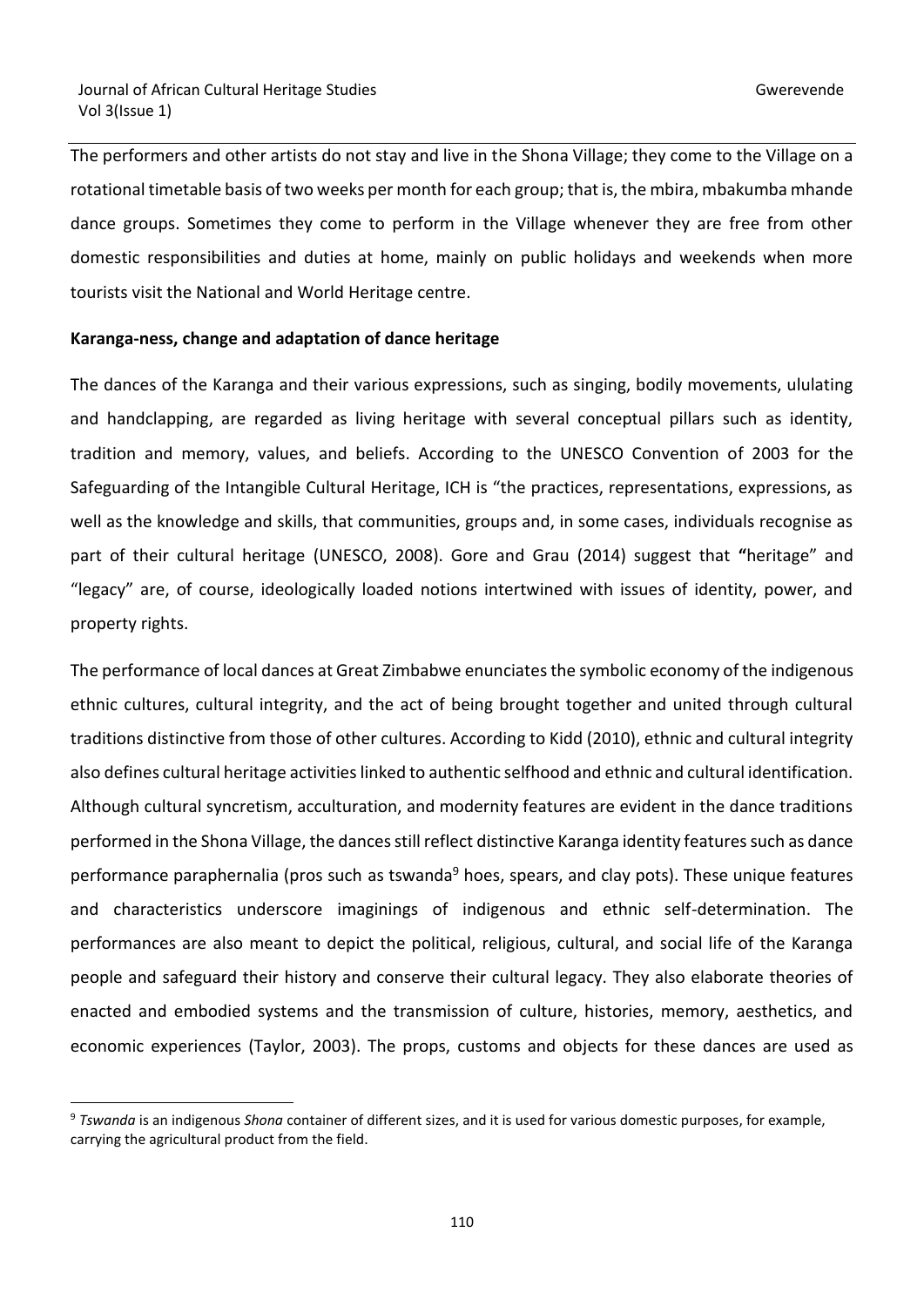artefacts because they are used in the Shona Village to authenticate Karanga cultural heritage. The performers in the Shona Village are cultural ambassadors who play an essential role in representing and revitalise the indigenous cultural heritage.

When dance groups are performing for money, they modify the dances, for example, the context, costumes, entrance, exit and purpose of the dance to suit the new context and please the intended cultural consumers. From a commercial perspective, this modification of dance is known as beneficiation or value addition. Value addition affects the authenticity of the dance or culture being traded. The local dance groups put on attractive uniforms to give a new appearance to the performance. They create a new identity accepted by the dance groups representing the culture of the consumers and not by the community being represented. The alterations that occur in the process of representation are because of various factors such as value addition, acculturation, migration, and commodification. Schauert (2006:174) suggests that the changes in indigenous dance include reducing the length of the performance, increasing the tempo, or removing the spiritual aspects of the dance. Mhande is a sacred dance performed for a ritual purpose, but the sacredness is removed when performed in the Shona Village. Therefore, Karanga dance groups at Great Zimbabwe face the dilemma of balancing selling out and cashing in, representing Chikaranga and performing it in a modified way to appeal to the intended audiences. Henry (2002) insists that tourism and globalisation are two of the main reasons why indigenous performances such as music, dance and theatre have often been created or recreated or arranged or re-arranged to provide a place for cultural representation.

Adaptation is another concept central to this discussion on the commodification of Karanga dance heritage in the Shona Village. Zinhuku (2013) defines adaptation as adjusting or changing indigenous musical practices' nature, form, and structure to suit different performance contexts. The adaptation of Karanga dance and music traditions is mainly promoted and caused by the changes in performance contexts. In postcolonial Zimbabwe, Western education, cultural exchange, acculturation, and globalisation are also fuelling the decontextualisation of Karanga indigenous dances, which accelerates the idea of adaptation. Asante (2000) also states that indigenous dances continuously adapt to political, economic, religious, and social changes.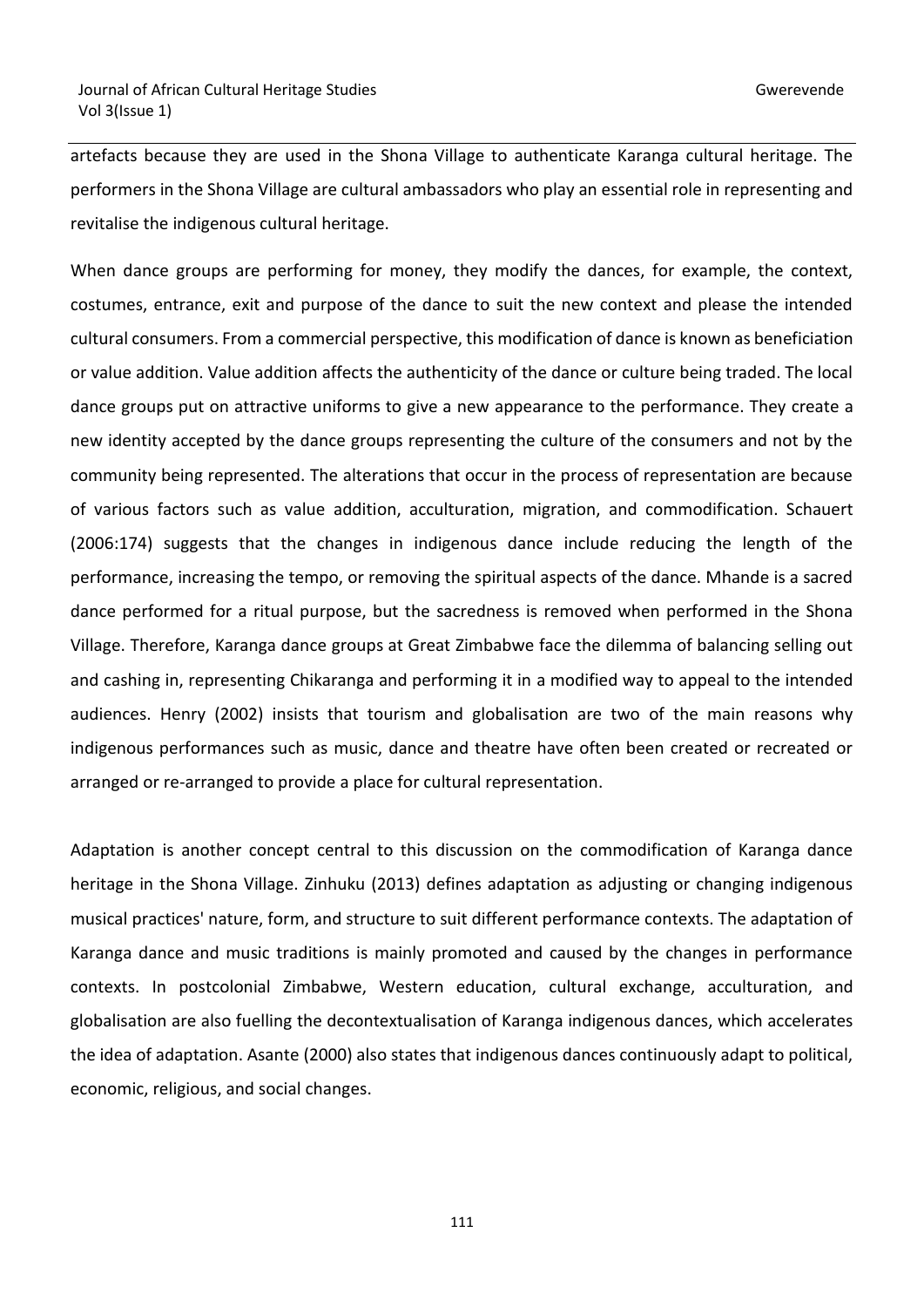#### **Strategic cultural enterprise**

The indigenous dances staged in the Shona Village tend to agree and disagree with cultural heritage susceptibilities and conceptions surrounding the notion of authentic cultural dance heritage. On the one hand, the dance performers cash in on indigenous dance traditions when they perform for money at Great Zimbabwe and other events outside the national monuments. On the other hand, the performers sell out by modifying the dances to make them marketable to tourists and other intended consumers. The relationship between the commodification of indigenous dance and authenticity necessitates further cross-examination of the particular importance of the gaze theory.

In the Shona Village as a cultural revitalisation initiative, authenticity is illustrated by embodied collective memories and histories engraved in indigenous dances of the Karanga people's past. The cultural performances offer a participatory tourist experience. Tourists become "reflexive dancers or performers" (Perkins and Thorns, 2001: 192) or spec-actors (Boal 1995: 13) in the sense that they are actively invited to take part in performances physically through singing, clapping, ululating, clapping, gazing and other artistic expressions. What is crucial is active participation in the performances, watching and communicating remembered ethnicities or traditions. The selling of indigenous dances promoted by dance performances in the Shona Village, in comparison, showcases Zimbabweans dancing to the world. The metaphor of the gaze is the pre-modern, exotic "other" as they re-enact perceived Karanga authenticity. Chhbra et al. (2003) suggest that perceived authenticity generates revenue, which I think is used to support the livelihoods of the local communities, particularly artists working in the Shona Village. Cultural heritage entrepreneurship done through tourism presents and represents staged indigenous dances that are intentionally and strategically recreated and performed to sell in to navigate the actual landscape of precariousness.

The Shona Village illustrates the dialectic of the economies of cultural recreation and consumption of appropriation and sale and famous indigenous dance creations versus mass media entertainment. Through cultural revitalisation and revival programs initiated by the National Arts Council of Zimbabwe and non-governmental organisations, the indigenous performers wrestle control of the international cultural production and entertainment space to represent Zimbabwe. Zimbabwean indigenous dance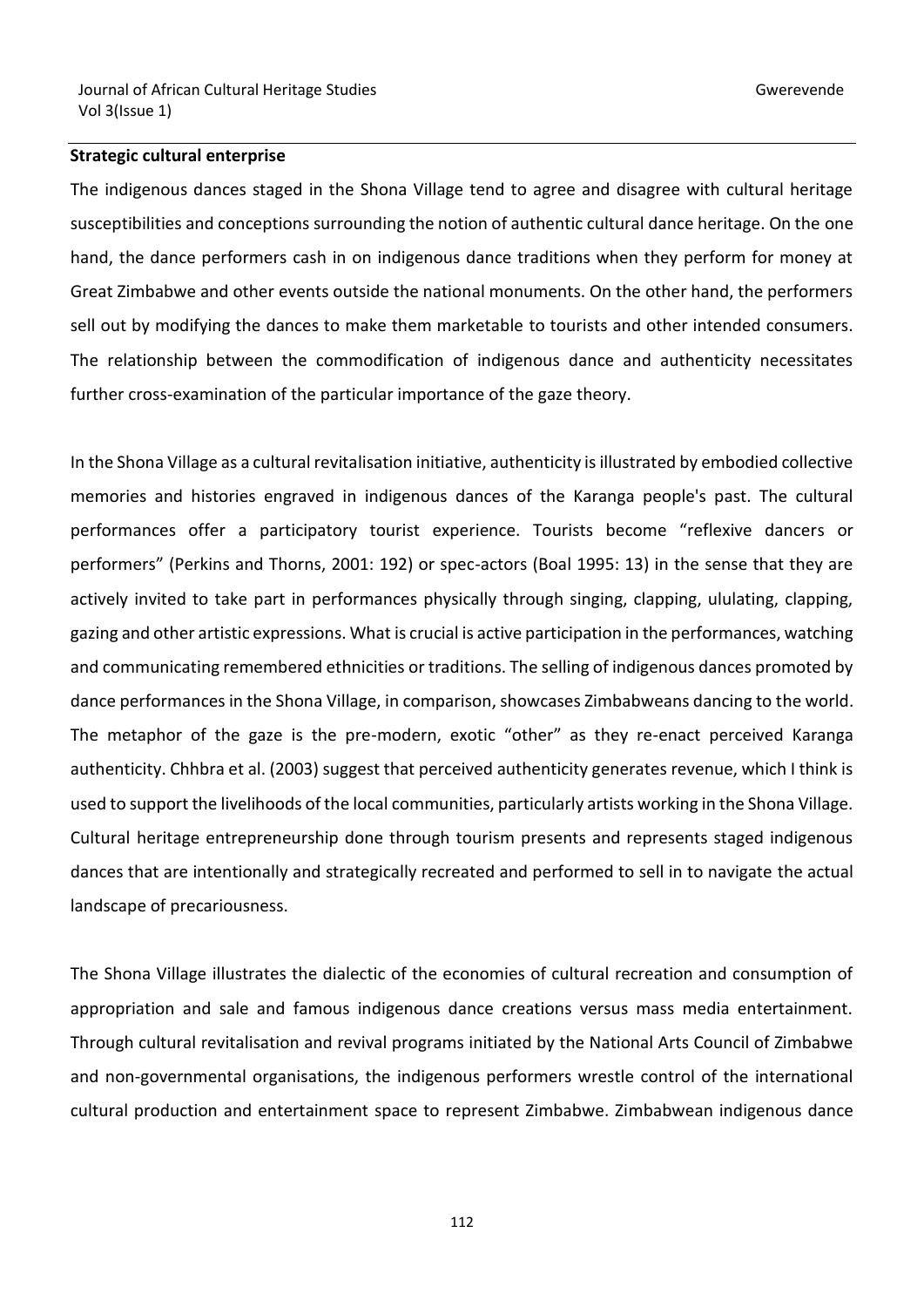revitalisation initiatives attempt to re-address these stereotypical issues and orthodox essentialised by media cultural enterprise by emphasising ubuntu/unhu. Unhu is a Shona term known as Ubuntu in the Nguni language, and the concept of Unhu/Ubuntu is shared among many African traditions. According to Mandova and Chingombe (2013:100), Unhu is a socio-cultural philosophy that embodies virtues that celebrate mutual social responsibility, mutual assistance, sharing, self-reliance, caring and respect for others, among other ethical values. As such, unhu/ubuntu should occupy the centre stage in the performance and exhibition of Zimbabwean indigenous dances since it is a necessary framework in which Zimbabweans can engage their way of life in existential activities indispensable for the development and continuity of the Zimbabwean society (Gwerevende, 2019).

Moreover, Karanga dance traditions strengthen the value of the indigenous knowledge system, innovations, and aesthetics to mitigate problems in postcolonial Zimbabwe. For instance, the performances in the Shona village are meant for entertainment, safeguarding, and preserving the cultural heritage and the generation of economic value to sustain the livelihoods of the cultural workers. Indigenous dances should act as carriers of cultural values and should also guide and inform cultural policymaking on the development and cultural entrepreneurship for sustaining the livelihoods of the local people. Therefore, indigenous dance traditions as components of ICH could intentionally and strategically become commercial products that should benefit the people who produce and own them. The economic dimension of ICH, as indicated in the cultural policy of Zimbabwe, should play a critical role in making Zimbabwe a sustainable economy by supporting the livelihoods of its people. In the context of indigenous dances performed at Great Zimbabwe, Shona Village presented in this article, the marketability, and paybacks to the community of cultural workers are misappropriated. Finally, the indigenous dance and music practice should be used to demonstrate and validate the advancement and development of postcolonial Zimbabwe's creative cultural industry.

#### **The tourist gaze: Its risk to the Karanga community**

Is gazing good or bad for the indigenous communities and their cultural heritage? This section provides answers to this question. As a result of the tourist gaze culture, the Karanga dance heritage becomes valueless when performed outside its social contexts. Besides, the gazing of Karanga dance and music heritage has led to the exploitation of the practitioners by both the tourists and the NMMZ. Rutsate and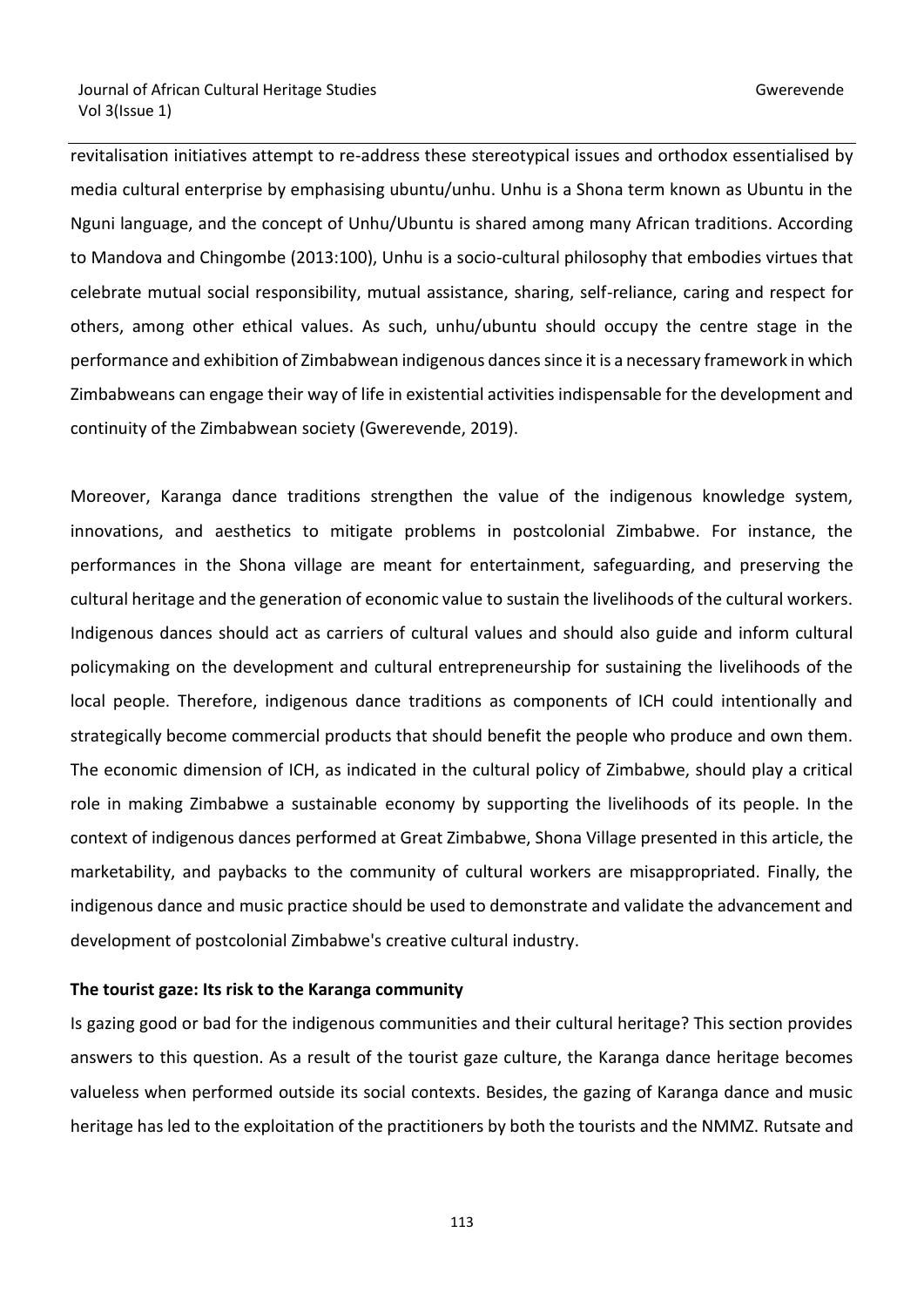Rutsate (2021: 8) note that the Shona village is a province of exploitation whereby tourists, including those who use video cameras to capture the artistry, sometimes do not appreciate what is happening as they consume. The commercial benefits derived from cultural tourism are giving birth to the exploitation of the practitioners, the abuse of cultural rights, and the perpetuation of capitalist values. Sometimes, the dancers and musicians perform, and if tourists are happy, they pay and sometimes they do not pay. There is a high chance that the performers can perform the dances without being paid. The tourist gaze stresses that the gazers exercised much power over the gazes; the gazes become the mad ones behind bars, relentlessly gazed upon and photographed (Urry, 1992). The performers in the Shona Village are subjected to the demands of the tourists and the rules of the NMMZ. The cultural officers of the NMMZ acted as tour guides to tourists and bosses of all the activities at Great Zimbabwe, including performances in the Shona Village. Since the tourist pays more money to the NMMZ and little or no money to the performers, they exercise some powers and objectify them. There is no mutual understanding between the gazers and gazes, a type of relationship that Maoz (2006) termed "mutual gaze" that brings out the resistance and power of hosts when interacting face to face with tourists. There is a need for a "mutual gaze" relationship where tourists and local performers in the Shona Village affect and feed each other.

#### **Conclusion**

The performance of indigenous dances at Great Zimbabwe in the Shona Village by the members of the Karanga community has been employed to support and exemplify the arguments raised in this article. The study established that the indigenous dances are performed to showcase Karanga cultural identity and heritage to tourists. The enactment and embodiment of Karanga norms, values, histories, and cultural memories are regarded in this paper as practices of strategic cultural entrepreneurship. The indigenous dances performed in the Shona Village illustrate how local communities can support their livelihoods financially through their cultural heritage. Furthermore, cultural heritage performances at Great Zimbabwe are also, to some extent benefiting the practitioners through income generation. However, the performers are not allowed to price their cultural goods by the NMMZ. Despite the monetary benefits of the tourist gaze regime, the article also considers the damages caused by the tourist gaze to the Karanga cultural ecosystem, such as exploitation of the performers and misappropriation of their cultural heritage. The Zimbabwean tourist industry and tourists thrive on the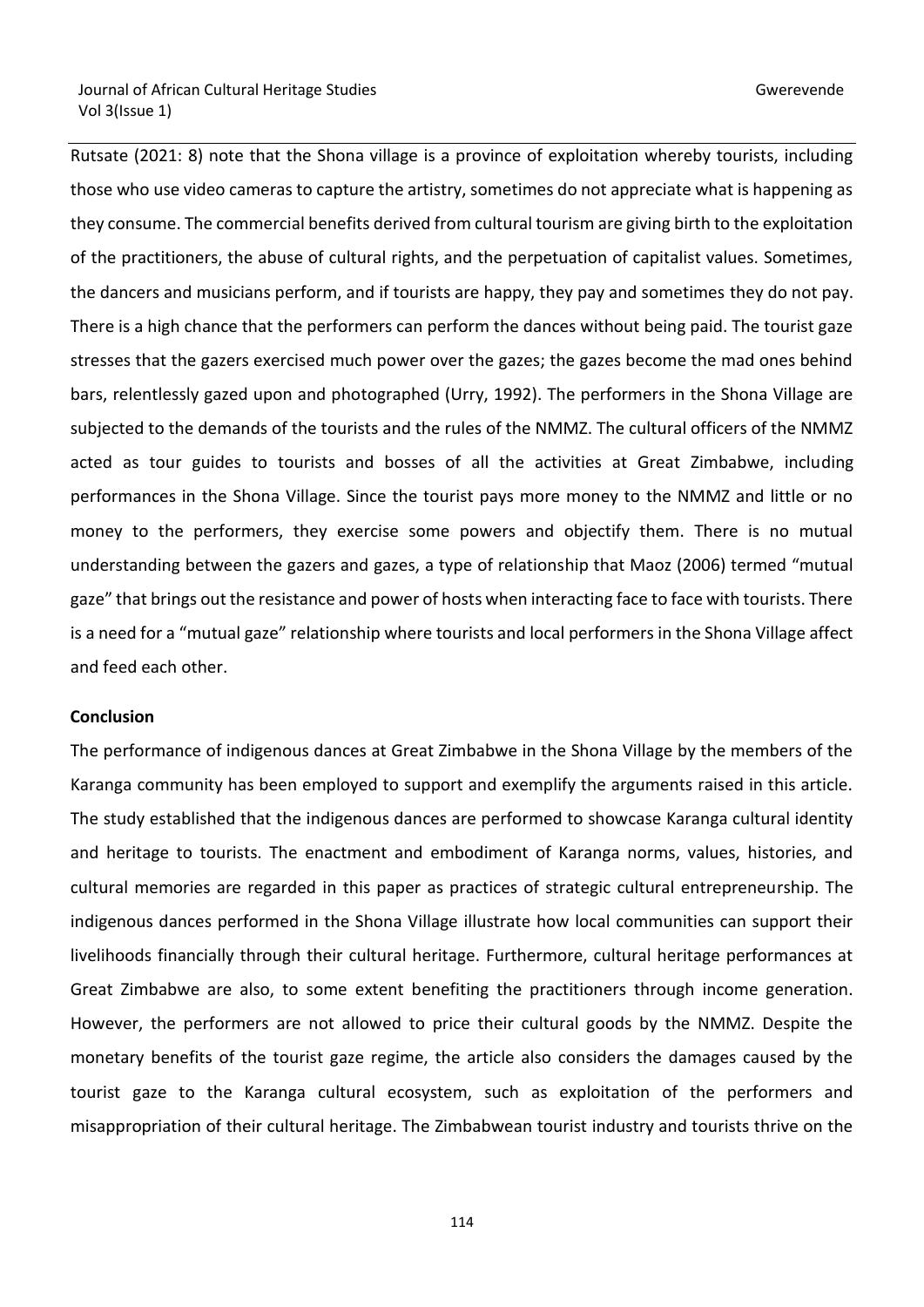experiences of poorly paid Karanga heritage experts and practitioners in the Shona Village. The exploitation of the local gaze requires that policymakers and researchers contest the ills generated by the tourist gaze in the Shona Village through cultural policy advocacy. Besides, the article also recommends that a further study be conducted to find ways to promote sustainable cultural tourism in the Shona Village.

# **REFERENCES**

Asante, K. W. 2000. *Zimbabwe Dance: Rhythmic Forces, Ancestral voices: An Aesthetic Analysis* Trenton, NJ: Africa World Press.

Banks, M. 2013. Post-Authenticity: Dilemmas of Identity in the 20<sup>th</sup> and 21<sup>st</sup> century. Anthropological *Quarterly*, 86 (2): 481-500.

Bergers, J. 1972. *Way of Seeing*. Harmondsworth: Penguin.

Boal, A. 1995. *A rainbow of Desire*. London: Routledge.

Chakravorty, P. 2004. Dance Pleasure and Indian Women as Multisensorial Subjects. *Visual Anthropology,* 17(1): 1-17.

Chakravorty, P. 2009. Moved to Dance: Remix, Rasa, and a New India. *Visual Anthropology* 22(2): 211- 28.

Chhabra, D., Healy, R., and Sills, E. 2003. Staged Authenticity and Heritage Tourism. *Annals of Tourism Research,* 30 (3): 702-1719.

Chingombe, A. and Mandova, E. 2013. The Shona proverb as an Expression of Unhu/Ubuntu". *International Journal of Academic Research in Progressive Education and Development,* 2(1): 100-108.

Collet, D. P. (1992). *The Archaeological Heritage of Zimbabwe: A Master Plan for Resource Conservation and Development*. Harare: National Museums and Monuments of Zimbabwe.

Dutiro, C. and Keith, H. 2007. *Zimbabwean Mbira Music on an International Stage: Chartwell Dutiro's Life in Music*. Burlington, VT: Ashgate.

Foucault, M. 1976. *The Birth of the Clinic*. London: Tavistock.

Gore, G. and Grau, A. 2014. Dance Cultural heritage, and the training of future heritage "managers": Anthropological Reflections. In Fiskvik, A, M. and Marit, S. eds. *(Re)Searching the Field: Festschrift in Honour of Egil Bakka.* Pp.117-138. Bergen: Fagbokforlaget.

Gwerevende, S. 2019. Zimbabwe Indigenous Dance Research: A Reflection on the Past and Present Approaches. *International Journal of Music and Performing Arts,* 7(2):2-12.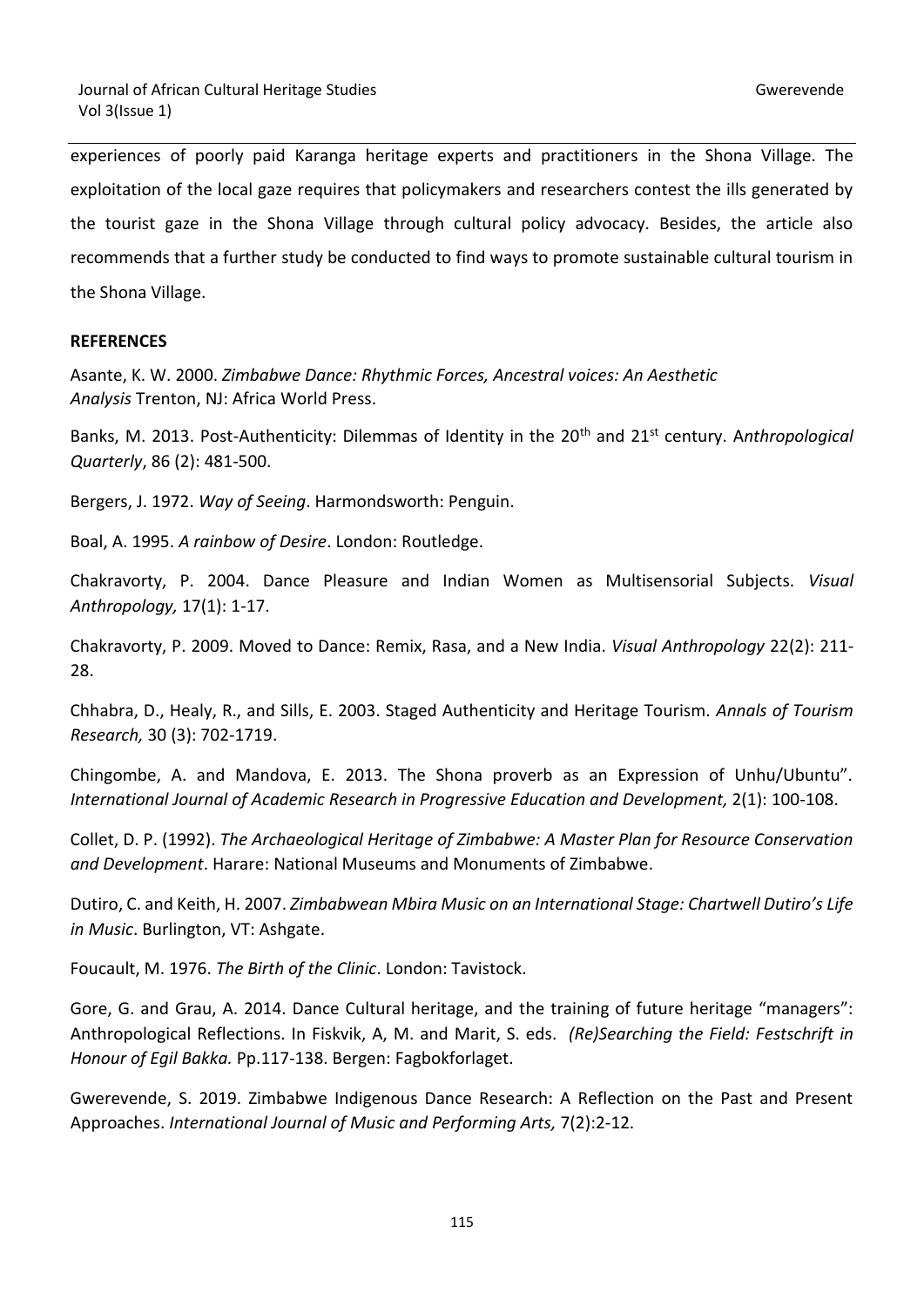Henry, J. 2002. Balinese Music, Tourism and Globalisation: Inventing and Across Cultures. *Journal of Tourism and Heritage Studies, 7*(2): 110-122.

Hughes, H. L. 1996. Redefining cultural tourism. *Annals of Tourism Research,* 23(3): 707–709.

Jenks, C. 1995. The Centrality of the eye in Western Culture: an introduction. In Jenks, C. ed. *Visual Culture*. Pp.25-37. London: Routledge.

Kidd, J. 2010. Performing the knowing Archive: Heritage Performance and Authenticity. *International Journal of Heritage Studies,* 17(1): 22-35.

Kole, S. K. 2010. Dance Representation and Politics of Bodies: Thick Description of Tahitian Dance in Hawai'ian Tourism. *Journal of Tourism and Cultural Change,* 8(3): 183-205.

Kringelbach, H.N and Skinner, J. 2014. *Dancing Cultures: Globalisation, Tourism, and Identity in the Anthropology of Dance*. New York: Berghahn.

MacCannell, D. 1973. Stage authenticity: arrangements of social space in tourists setting. *American Sociological Review,* 79: 589-603.

MacCannell, D. 1999. *The Tourist*. New York: Schocken Books.

MacCannell, D. 1998. *The Tourist: A New Theory of Leisure Class*. New York: Schocken Books.

MacCannell, D. 2001. Tourist agency. *Tourism Studies,* 2(1): 23-38.

Maoz, D. 2006. The mutual gaze. *Annals of Tourism Research,* 33 (1): 221-239.

Matiure, P. 2012. Mbira Dzavadzimu and its space within the Shona Cosmology: Tracing mbira from Bira to the Spiritual World. *Journal of Music Research in Africa,* 8(2): 29-49.

Mutingwende, B. 2018. Shona Village depicts Zimbabwean culture and heritage. Web3 Solutions: Harare. Available at<http://web3.co.zw/> (Accessed: 17/06/2019).

Ndoro, W. and Pwiti, G. 1997. Marketing the past: the Shona Village at Great Zimbabwe. *Conservation and Management of Archaeological Cities,* 12 (10):3-8.

Ndoro, W. 2001. The preservation of Great Zimbabwe: your monuments, our Shrine. Doctoral thesis., Uppsala University.

Perkins, H. C. and Thorns, D. C. 2001. Gazing or performing? Reflections on Urry's Tourism Gaze in the Context of Contemporary experience in the Antipodes. *International Sociology,* 16 (2): 185-204.

Pwiti, G. 1996. Let the ancestors rest in peace? New challenges for cultural heritage management in Zimbabwe. *Conservation and Management of Archaeological Sites,* 1(3): 151-160.

Reeds, S. 1998. The Politics of Dance. *Annual Review of Anthropology,* 5(27): 503-32.